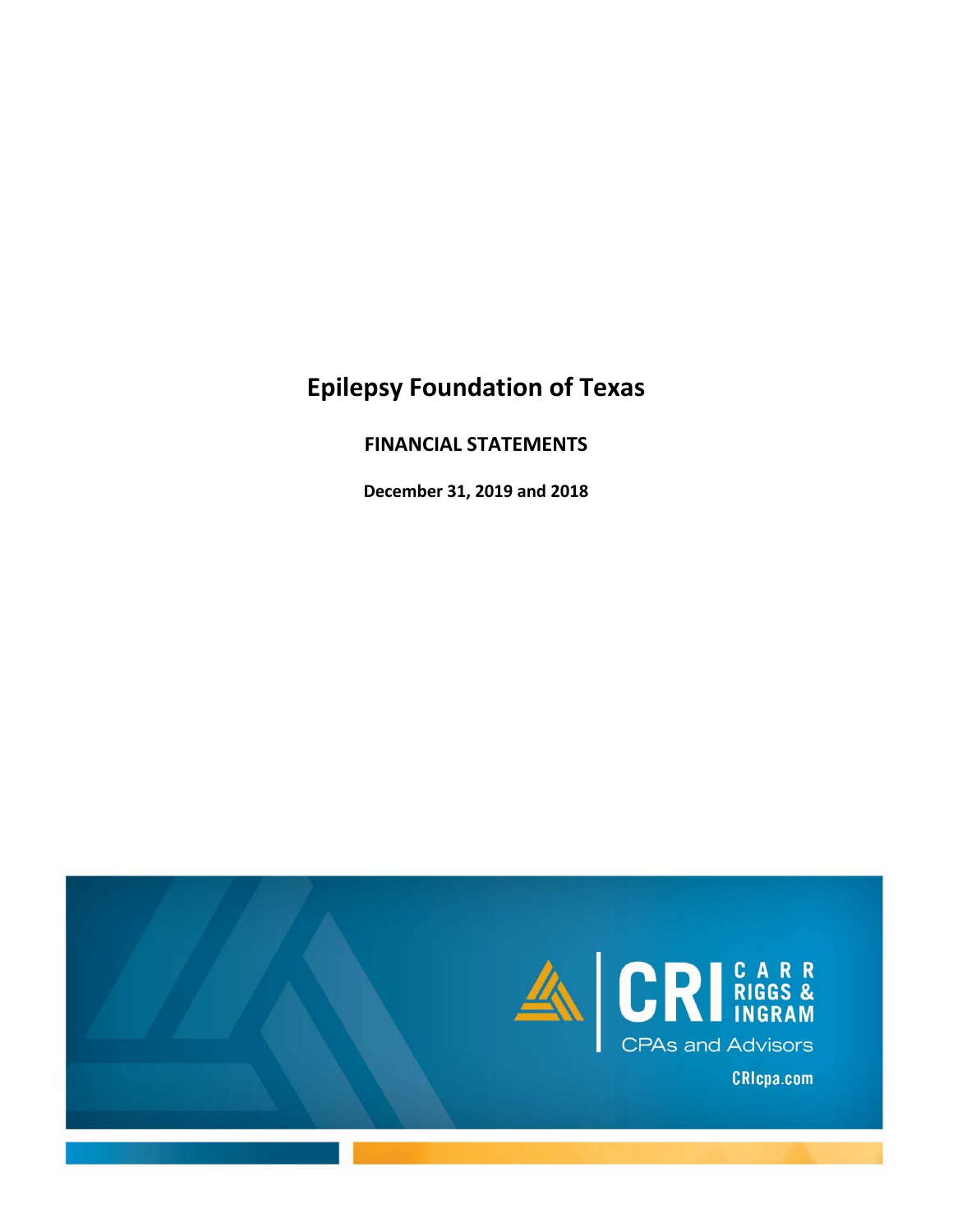# **Epilepsy Foundation of Texas Table of Contents December 31, 2019 and 2018**

#### **Page**

| <b>REPORT</b>               |    |
|-----------------------------|----|
| <b>FINANCIAL STATEMENTS</b> | 3  |
|                             | 4  |
|                             | 8  |
|                             | 10 |
|                             | 11 |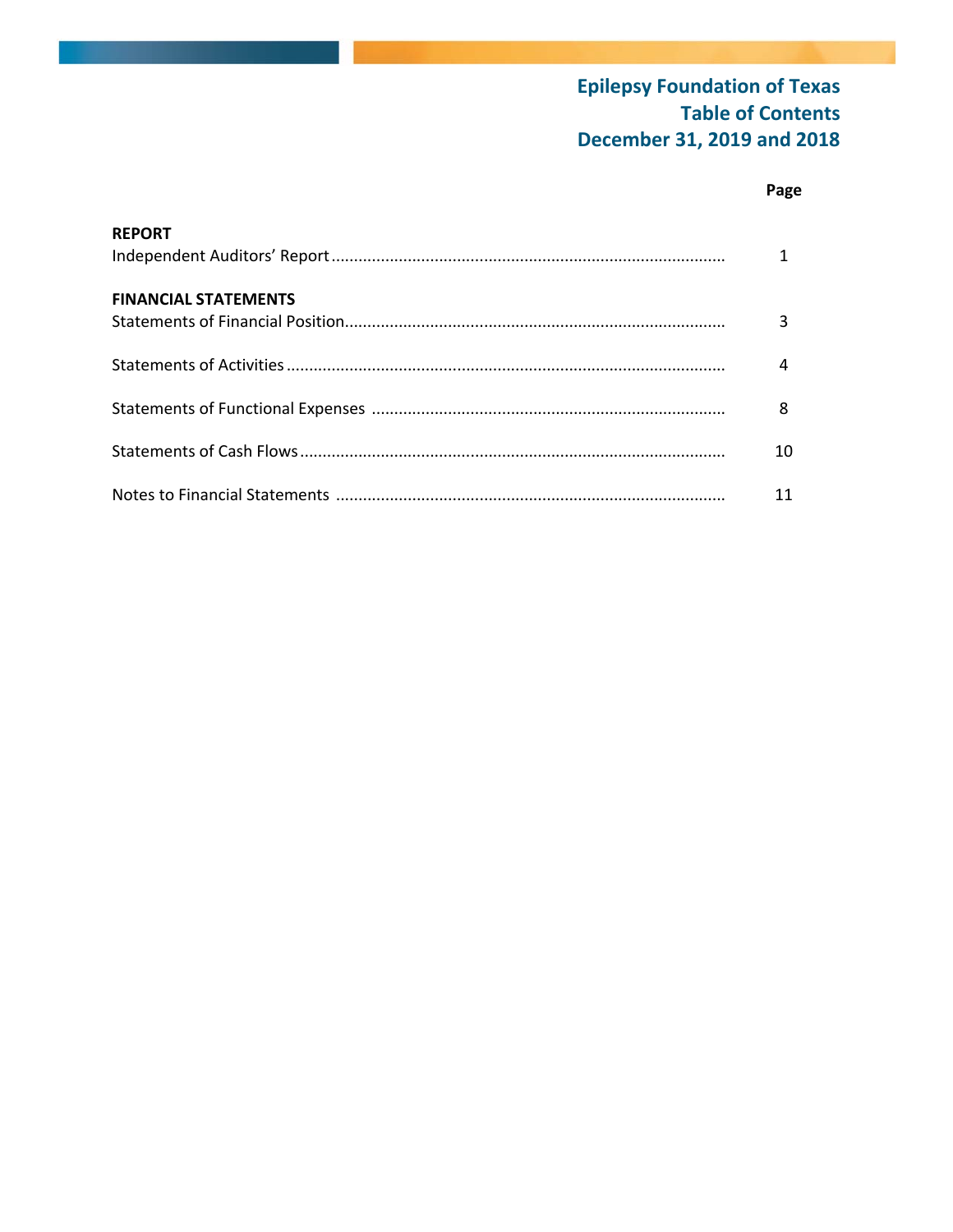

Carr, Riggs & Ingram, LLC Two Riverway, 15th Floor Houston, TX 77056

 $(713) 621 - 8090$  $(713) 621-6907$  (fax) www.cricpa.com

#### **INDEPENDENT AUDITORS' REPORT**

To the Board of Directors Epilepsy Foundation of Texas Houston, Texas

We have audited the accompanying financial statements of Epilepsy Foundation of Texas (the Foundation), which comprise the statements of financial position as of December 31, 2019 and 2018, and the related statements of activities, functional expenses, and cash flows for the years then ended, and the related notes to the financial statements.

### **Management's Responsibility for the Financial Statements**

Management is responsible for the preparation and fair presentation of the financial statements in accordance with accounting principles generally accepted in the United States of America; this includes the design, implementation, and maintenance of internal control relevant to the preparation and fair presentation of financial statements that are free from material misstatement, whether due to fraud or error.

### **Auditors' Responsibility**

Our responsibility is to express an opinion on these financial statements based on our audits. We conducted our audits in accordance with auditing standards generally accepted in the United States of America. Those standards require that we plan and perform the audit to obtain reasonable assurance about whether the financial statements are free from material misstatement.

An audit involves performing procedures to obtain audit evidence about the amounts and disclosures in the financial statements. The procedures selected depend on the auditors' judgment, including the assessment of the risks of material misstatement of the financial statements, whether due to fraud or error. In making those risk assessments, the auditor considers internal control relevant to the entity's preparation and fair presentation of the financial statements in order to design audit procedures that are appropriate in the circumstances, but not for the purpose of expressing an opinion on the effectiveness of the entity's internal control. Accordingly, we express no such opinion. An audit also includes evaluating the appropriateness of accounting policies used and the reasonableness of significant accounting estimates made by management, as well as evaluating the overall presentation of the financial statements.

We believe that the audit evidence we have obtained is sufficient and appropriate to provide a basis for our audit opinion.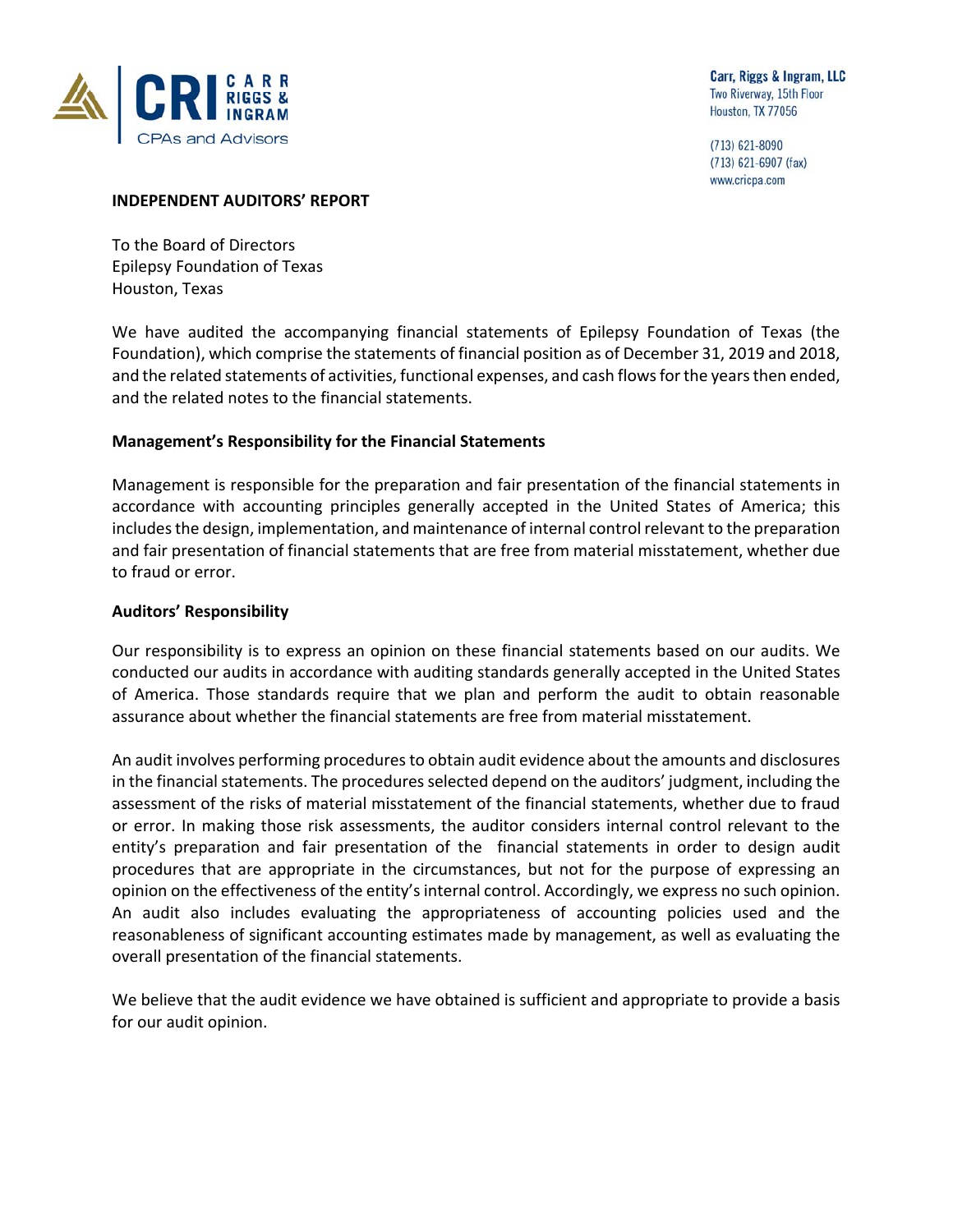#### **Opinion**

In our opinion, the financial statements referred to above present fairly, in all material respects, the financial position of Epilepsy Foundation of Texas as of December 31, 2019 and 2018, and the changes in its net assets and its cash flows for the years then ended in accordance with accounting principles generally accepted in the United States of America.

Cary Rigge & Ingram, L.L.C.

Houston, Texas August 11, 2020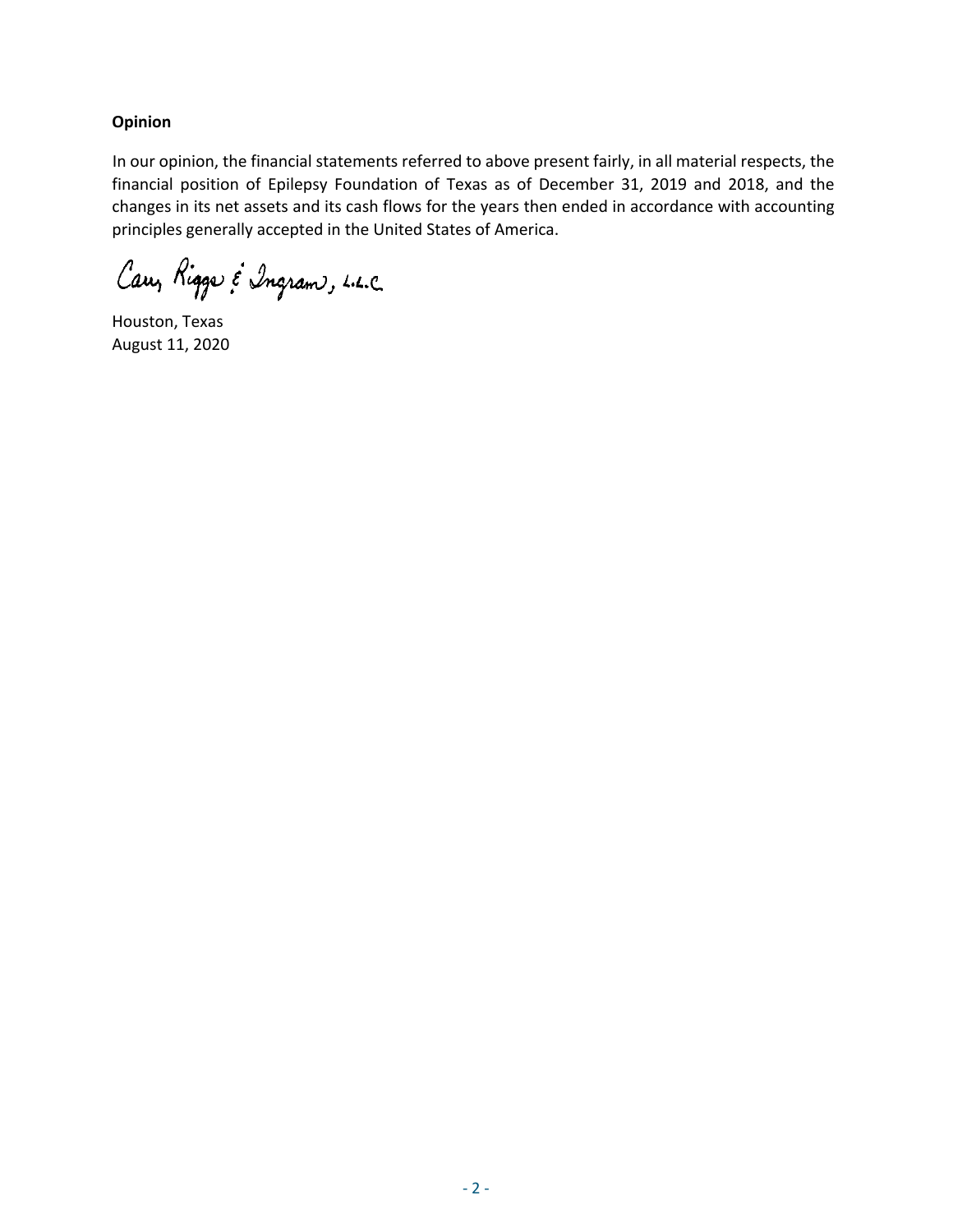# **Epilepsy Foundation of Texas Statements of Financial Position**

| December 31,                             | 2019          |     | 2018    |
|------------------------------------------|---------------|-----|---------|
|                                          |               |     |         |
| <b>Assets</b>                            |               |     |         |
| Current assets                           |               |     |         |
| Cash and cash equivalents                | \$<br>453,467 | \$  | 500,247 |
| Grants receivable                        | 105,478       |     | 118,703 |
| Promises to give                         | 70,075        |     | 74,642  |
| Prepaid expenses, current                | 34,741        |     | 15,379  |
| <b>Total current assets</b>              | 663,761       |     | 708,971 |
| Long-term assets                         |               |     |         |
| Prepaid expenses, long term              | 16,250        |     |         |
| Investments, net                         | 244,206       |     | 209,309 |
|                                          |               |     |         |
| Total long-term assets                   | 260,456       |     | 209,309 |
|                                          |               |     |         |
| <b>Total assets</b>                      | \$<br>924,217 | \$  | 918,280 |
|                                          |               |     |         |
| Liabilities and net assets               |               |     |         |
| <b>Current liabilities</b>               |               |     |         |
| Accounts payable and accrued liabilities | \$<br>67,797  | \$. | 115,608 |
| Deferred revenue                         | 8,892         |     | 94,950  |
| <b>Total liabilities</b>                 | 76,689        |     | 210,558 |
| Commitments and contingencies            |               |     |         |
| Net assets                               |               |     |         |
| Without donor restrictions               |               |     |         |
| Board designated funds                   | 126,061       |     | 108,047 |
| Undesignated funds                       | 545,907       |     | 487,896 |
|                                          | 671,968       |     | 595,943 |
| With donor restrictions                  |               |     |         |
| Time and purpose restricted              | 133,335       |     | 69,554  |
| Perpetual in nature                      | 42,225        |     | 42,225  |
|                                          | 175,560       |     | 111,779 |
|                                          |               |     |         |
| Total net assets                         | 847,528       |     | 707,722 |
| Total liabilities and net assets         | \$<br>924,217 | \$  | 918,280 |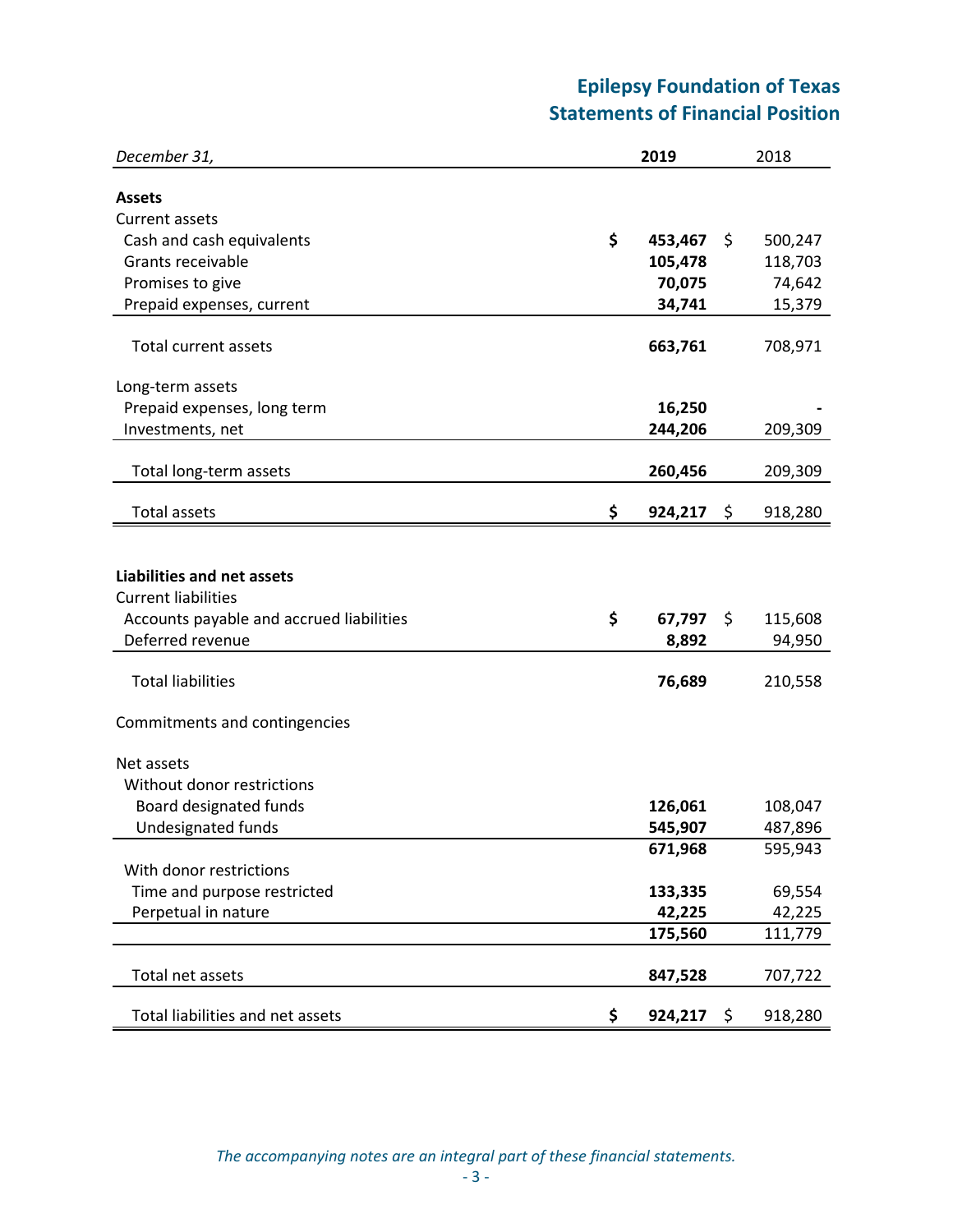# **Epilepsy Foundation of Texas Statement of Activities**

|                                         | donor           | With donor    |     |            |
|-----------------------------------------|-----------------|---------------|-----|------------|
| For the year ended December 31, 2019    | restrictions    | restrictions  |     | Total      |
|                                         |                 |               |     |            |
| Revenue                                 |                 |               |     |            |
| Public support                          |                 |               |     |            |
| Contributions                           | \$<br>228,332   | -\$<br>77,242 | -\$ | 305,574    |
| <b>Fundraising events</b>               | 1,040,505       |               |     | 1,040,505  |
| Less: cost of direct benefits to donors | (165, 974)      |               |     | (165, 974) |
| Corporate grants                        |                 | 175,500       |     | 175,500    |
| Foundation grants                       | 40,000          | 218,500       |     | 258,500    |
| Memorial/trusts                         | 32,000          | 1,040         |     | 33,040     |
| <b>Combined campaigns</b>               | 3,491           |               |     | 3,491      |
|                                         |                 |               |     |            |
| Total public support                    | 1,178,354       | 472,282       |     | 1,650,636  |
| Other revenue                           |                 |               |     |            |
| Grants from governmental agencies       |                 |               |     |            |
| State                                   | 632,868         |               |     | 632,868    |
| Federal                                 | 302,987         |               |     | 302,987    |
| Program fees                            | 2,076           |               |     | 2,076      |
| Interest income                         | 1,452           | 1,207         |     | 2,659      |
|                                         |                 |               |     |            |
| Total other revenue                     | 939,383         | 1,207         |     | 940,590    |
| Total revenue                           | 2,117,737       | 473,489       |     | 2,591,226  |
|                                         |                 |               |     |            |
| Net assets released from restrictions   |                 |               |     |            |
| Timing restrictions released            | 90,000          | (90,000)      |     |            |
| Purpose restrictions released           | 336,205         | (336, 205)    |     |            |
| <b>Expenses</b>                         |                 |               |     |            |
| Program services                        |                 |               |     |            |
| Children's services                     | 410,478         |               |     | 410,478    |
| <b>Education services</b>               | 211,398         |               |     | 211,398    |
| <b>Healthcare transition</b>            | 672,361         |               |     | 672,361    |
| <b>Patient services</b>                 | 865,900         |               |     | 865,900    |
|                                         |                 |               |     |            |
| Total program services                  | \$<br>2,160,137 | \$            | \$  | 2,160,137  |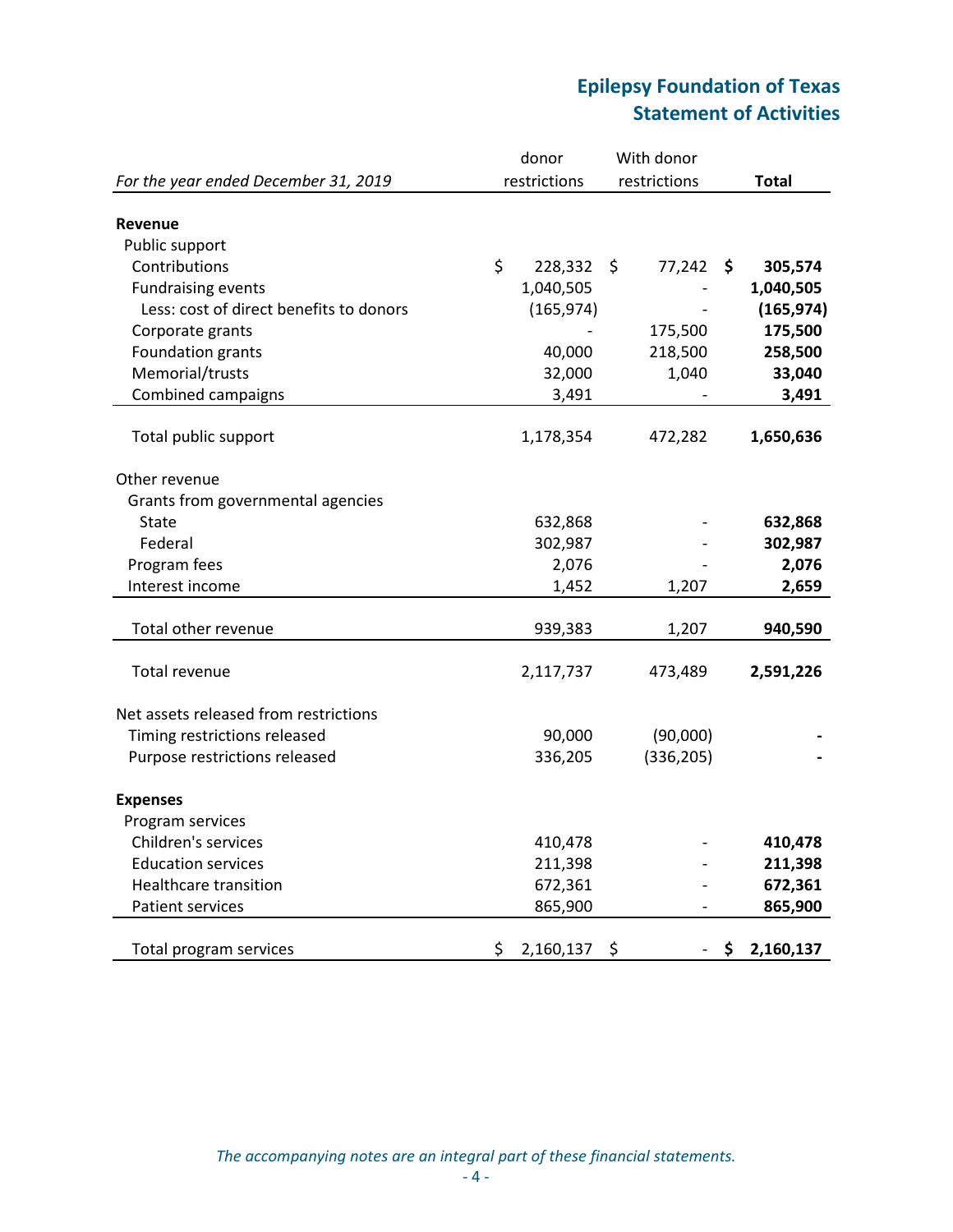# **Epilepsy Foundation of Texas Statement of Activities (Continued)**

|                                      | donor        |            |              | With donor |               |
|--------------------------------------|--------------|------------|--------------|------------|---------------|
| For the year ended December 31, 2019 | restrictions |            | restrictions |            | <b>Total</b>  |
|                                      |              |            |              |            |               |
| Support services                     |              |            |              |            |               |
| Management and general               | \$           | 130,318 \$ |              |            | \$<br>130,318 |
| Fundraising                          |              | 195,064    |              |            | 195,064       |
|                                      |              |            |              |            |               |
| Total support services               |              | 325,382    |              |            | 325,382       |
|                                      |              |            |              |            |               |
| Total expenses                       |              | 2,485,519  |              |            | 2,485,519     |
|                                      |              |            |              |            |               |
| Investment income                    |              | 17,602     |              | 16,497     | 34,099        |
|                                      |              |            |              |            |               |
| <b>Changes in net assets</b>         |              | 76,025     |              | 63,781     | 139,806       |
|                                      |              |            |              |            |               |
| Net assets at beginning of year      |              | 595,943    |              | 111,779    | 707,722       |
|                                      |              |            |              |            |               |
| Net assets at end of year            | \$           | 671,968    | -\$          | 175,560    | \$<br>847,528 |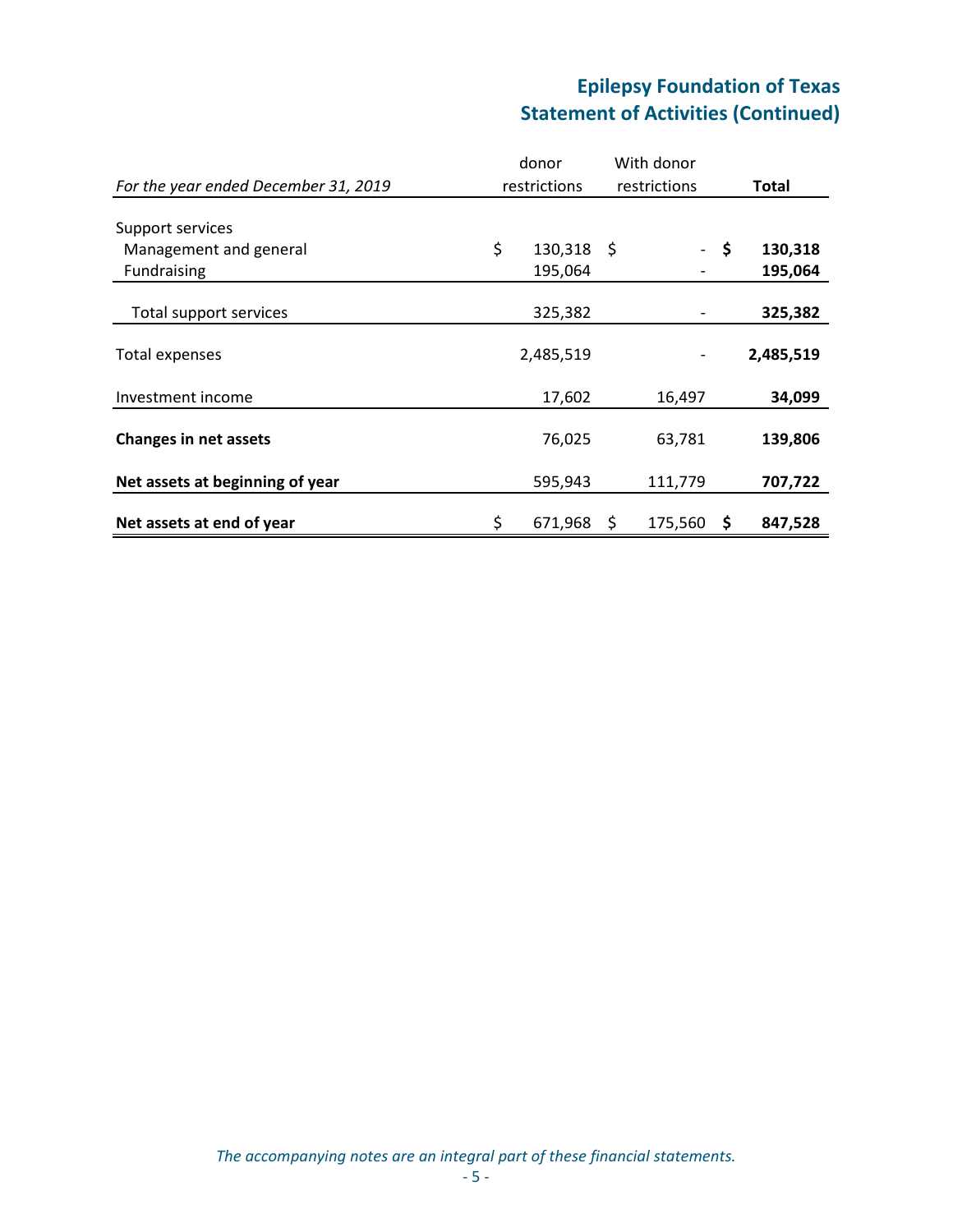# **Epilepsy Foundation of Texas Statement of Activities**

|                                         | donor           | With donor   |                 |
|-----------------------------------------|-----------------|--------------|-----------------|
| For the year ended December 31, 2018    | restrictions    | restrictions | Total           |
|                                         |                 |              |                 |
| Revenue                                 |                 |              |                 |
| Public support                          |                 |              |                 |
| Contributions                           | \$<br>205,799   | \$<br>79,798 | \$<br>285,597   |
| <b>Fundraising events</b>               | 1,030,799       |              | 1,030,799       |
| Less: cost of direct benefits to donors | (151, 486)      |              | (151, 486)      |
| Corporate grants                        |                 | 6,700        | 6,700           |
| Foundation grants                       | 24,652          | 95,400       | 120,052         |
| Memorial/trusts                         | 13,143          |              | 13,143          |
| Combined campaigns                      | 10,260          |              | 10,260          |
| Total public support                    | 1,133,167       | 181,898      | 1,315,065       |
|                                         |                 |              |                 |
| Other revenue                           |                 |              |                 |
| Grants from governmental agencies       |                 |              |                 |
| <b>State</b>                            | 632,868         |              | 632,868         |
| Federal                                 | 426,121         |              | 426,121         |
| Program fees                            | 8,395           |              | 8,395           |
| Interest income                         | 1,231           | 965          | 2,196           |
|                                         |                 |              |                 |
| Total other revenue                     | 1,068,615       | 965          | 1,069,580       |
| Total revenue                           | 2,201,782       | 182,863      | 2,384,645       |
| Net assets released from restrictions   |                 |              |                 |
| Timing restrictions released            | 60,000          | (60,000)     |                 |
| Purpose restrictions released           | 149,683         | (149, 683)   |                 |
|                                         |                 |              |                 |
| <b>Expenses</b>                         |                 |              |                 |
| Program services                        |                 |              |                 |
| Children's services                     | 385,796         |              | 385,796         |
| <b>Education services</b>               | 86,384          |              | 86,384          |
| <b>Healthcare transition</b>            | 764,032         |              | 764,032         |
| Patient services                        | 908,139         |              | 908,139         |
|                                         |                 |              |                 |
| Total program services                  | \$<br>2,144,351 | \$           | \$<br>2,144,351 |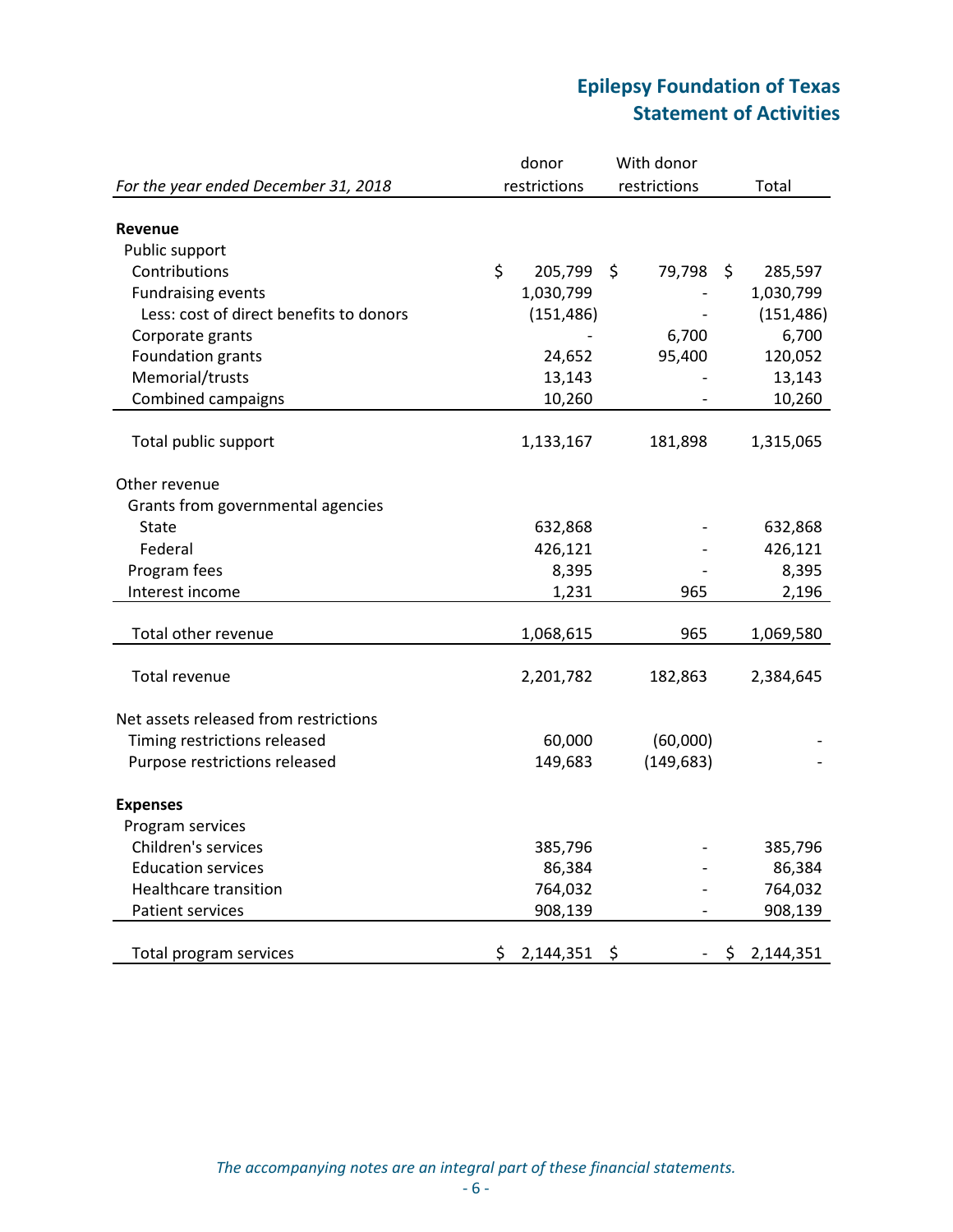# **Epilepsy Foundation of Texas Statement of Activities (Continued)**

|                                      | donor        |           |                | With donor      |       |            |
|--------------------------------------|--------------|-----------|----------------|-----------------|-------|------------|
| For the year ended December 31, 2018 | restrictions |           | restrictions   |                 | Total |            |
|                                      |              |           |                |                 |       |            |
| Support services                     |              |           |                |                 |       |            |
| Management and general               | \$           | 117,089   | - \$           | - \$            |       | 117,089    |
| <b>Fundraising</b>                   |              | 222,220   |                |                 |       | 222,220    |
|                                      |              |           |                |                 |       |            |
| Total support services               |              | 339,309   |                |                 |       | 339,309    |
|                                      |              |           |                |                 |       |            |
| Total expenses                       |              | 2,483,660 |                |                 |       | 2,483,660  |
|                                      |              |           |                |                 |       |            |
| Investment loss                      |              | (6, 763)  |                | (6, 338)        |       | (13, 101)  |
|                                      |              |           |                |                 |       |            |
| <b>Changes in net assets</b>         |              | (78, 958) |                | (33, 158)       |       | (112, 116) |
| Net assets at beginning of year      |              | 674,901   |                | 144,937         |       | 819,838    |
|                                      |              |           |                |                 |       |            |
| Net assets at end of year            | \$           | 595,943   | $\ddot{\zeta}$ | 111,779<br>- \$ |       | 707,722    |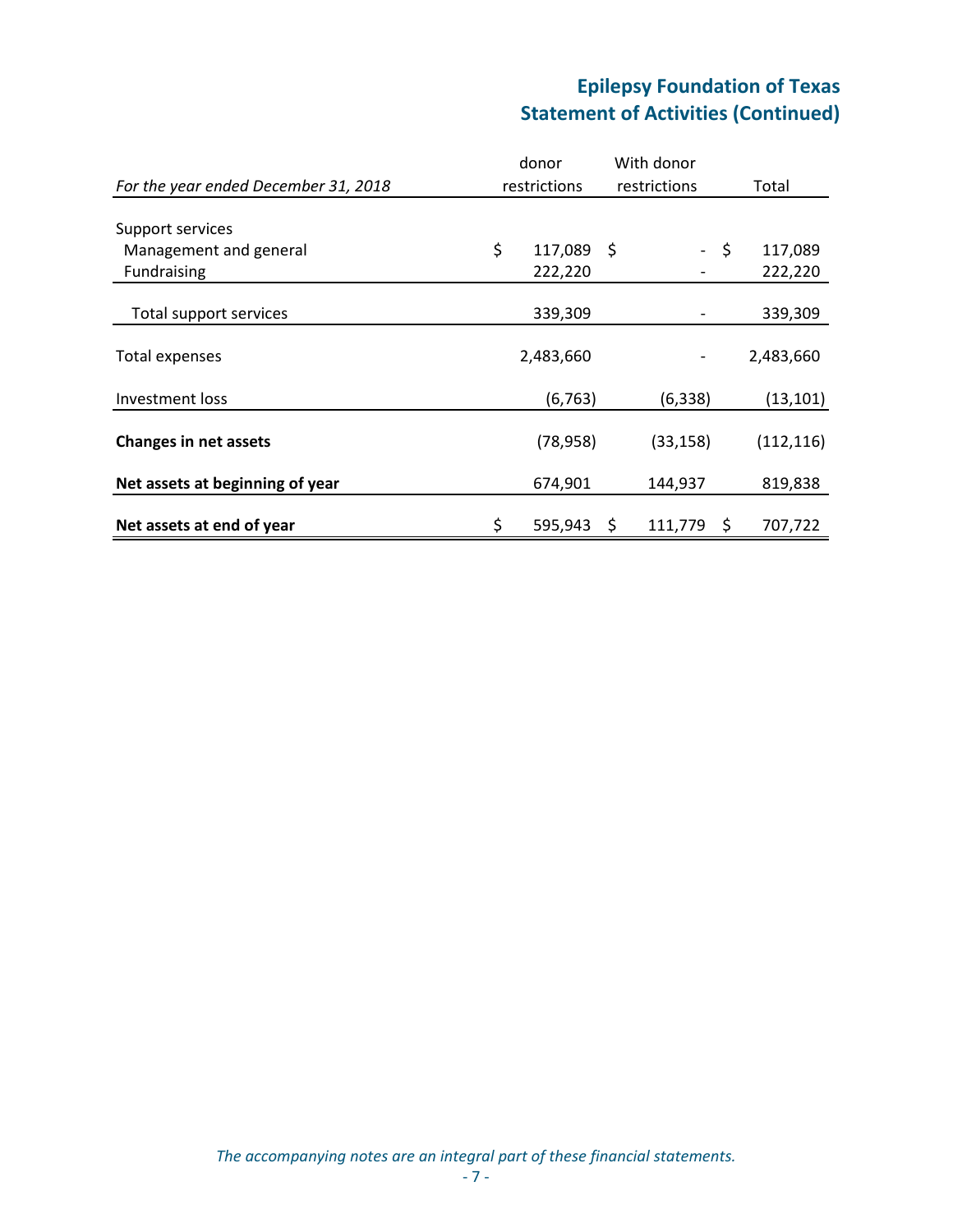# **Epilepsy Foundation of Texas Statement of Functional Expenses**

|                                                                  |    |            | <b>Program Services</b> |                          |              |            |              | <b>Supporting Services</b> |                       |          |                          |                         |
|------------------------------------------------------------------|----|------------|-------------------------|--------------------------|--------------|------------|--------------|----------------------------|-----------------------|----------|--------------------------|-------------------------|
|                                                                  |    | Children's | Education               |                          | Healthcare   | Patient    |              | Management                 |                       |          |                          |                         |
| For the year ended December 31, 2019                             |    | Services   | Services                |                          | Transition   | Services   | Subtotal     | and General                | Fundraising           | Subtotal |                          | Total                   |
| <b>Foundation expenses</b>                                       |    |            |                         |                          |              |            |              |                            |                       |          |                          |                         |
| Salaries                                                         | \$ | 57,924 \$  | $36,201$ \$             |                          | 177,860 \$   | 48,269 \$  | $320,254$ \$ | $62,751$ \$                | $82,061$ \$           |          | 144,812 \$               | 465,066                 |
| Benefits and payroll expenses                                    |    | 10,346     | 6,466                   |                          | 31,769       | 8,622      | 57,203       | 11,208                     | 14,658                |          | 25,866                   | 83,069                  |
|                                                                  |    |            |                         |                          |              |            |              |                            |                       |          |                          |                         |
| Total salaries and related expenses                              |    | 68,270     | 42,667                  |                          | 209,629      | 56,891     | 377,457      | 73,959                     | 96,719                |          | 170,678                  | 548,135                 |
| Conferences, convention and meetings                             |    | 3,778      | 2,361                   |                          | 11,601       | 3,148      | 20,888       | 4,093                      | 5,352                 |          | 9,445                    | 30,333                  |
| Contract labor                                                   |    | 3,619      | 2,262                   |                          | 11,113       | 3,016      | 20,010       | 3,921                      | 5,127                 |          | 9,048                    | 29,058                  |
| Dues, subscriptions and advertising                              |    | 3,346      | 2,091                   |                          | 10,274       | 2,788      | 18,499       | 3,625                      | 4,740                 |          | 8,365                    | 26,864                  |
| <b>Fundraising expenses</b>                                      |    |            |                         |                          |              |            |              |                            | 190,617               |          | 190,617                  | 190,617                 |
| Insurance                                                        |    | 1,968      | 1,230                   |                          | 6,044        | 1,640      | 10,882       | 2,132                      | 2,789                 |          | 4,921                    | 15,803                  |
| Office rent                                                      |    | 14,363     | 8,976                   |                          | 44,102       | 11,969     | 79,410       | 15,560                     | 20,348                |          | 35,908                   | 115,318                 |
| Office supplies                                                  |    | 1,180      | 737                     |                          | 3,622        | 983        | 6,522        | 1,278                      | 1,671                 |          | 2,949                    | 9,471                   |
| Postage and shipping                                             |    | 594        | 371                     |                          | 1,824        | 495        | 3,284        | 643                        | 841                   |          | 1,484                    | 4,768                   |
| Printing and publications                                        |    | 1,551      | 969                     |                          | 4,763        | 1,293      | 8,576        | 1,680                      | 2,198                 |          | 3,878                    | 12,454                  |
| Professional fees                                                |    | 6,446      | 4,029                   |                          | 19,794       | 5,372      | 35,641       | 6,984                      | 9,133                 |          | 16,117                   | 51,758                  |
| Program activities                                               |    | 290,184    | 136,218                 |                          |              | 2,366      | 428,768      |                            |                       |          |                          | 428,768                 |
| Rental, repairs and maintenance                                  |    | 4,984      | 3,115                   |                          | 15,303       | 4,153      | 27,555       | 5,399                      | 7,060                 |          | 12,459                   | 40,014                  |
| Service charges                                                  |    | 4,829      | 3,018                   |                          | 14,828       | 4,024      | 26,699       | 5,231                      | 6,841                 |          | 12,072                   | 38,771                  |
| Telephone                                                        |    | 2,039      | 1,274                   |                          | 6,260        | 1,699      | 11,272       | 2,209                      | 2,888                 |          | 5,097                    | 16,369                  |
| Travel                                                           |    | 1,633      | 1,021                   |                          | 5,016        | 1,361      | 9,031        | 1,770                      | 2,314                 |          | 4,084                    | 13,115                  |
|                                                                  |    |            |                         |                          |              |            |              |                            |                       |          |                          |                         |
| <b>Total Foundation expenses</b>                                 |    | 408,784    | 210,339                 |                          | 364,173      | 101,198    | 1,084,494    | 128,484                    | 358,638               |          | 487,122                  | 1,571,616               |
| <b>Grant expenses</b>                                            |    |            |                         |                          |              |            |              |                            |                       |          |                          |                         |
| Salaries                                                         |    |            |                         |                          | 100,561      | 382,168    | 482,729      |                            |                       |          |                          | 482,729                 |
| Benefits and payroll expenses                                    |    |            |                         | $\overline{\phantom{a}}$ | 25,309       | 69,179     | 94,488       |                            |                       |          | $\overline{a}$           | 94,488                  |
| Total salaries and related expenses                              |    |            |                         |                          | 125,870      | 451,347    | 577,217      |                            |                       |          | $\overline{\phantom{a}}$ | 577,217                 |
|                                                                  |    |            |                         |                          |              | 32,461     | 32,461       |                            |                       |          |                          | 32,461                  |
| Miscellaneous expenses<br>Office rent                            |    |            |                         |                          |              | 55,100     | 55,100       |                            |                       |          |                          | 55,100                  |
|                                                                  |    |            |                         |                          |              |            |              |                            |                       |          |                          |                         |
| Office supplies                                                  |    |            |                         |                          | 28,075       | 22,591     | 50,666       |                            |                       |          |                          | 50,666                  |
| Patient services                                                 |    |            |                         |                          | 141,653      | 138,650    | 280,303      |                            |                       |          |                          | 280,303                 |
| Postage and shipping                                             |    |            |                         |                          |              | 31,911     | 31,911       |                            |                       |          |                          | 31,911                  |
| Printing and publications                                        |    |            |                         |                          |              | 821        | 821          |                            |                       |          |                          | 821                     |
| Telephone                                                        |    |            |                         |                          |              | 11,587     | 11,587       |                            |                       |          | $\overline{a}$           | 11,587                  |
| Travel                                                           |    |            |                         |                          | 7,389        | 18,822     | 26,211       |                            |                       |          |                          | 26,211                  |
| Total grant expenses                                             |    |            |                         |                          | 302,987      | 763,290    | 1,066,277    |                            |                       |          |                          | 1,066,277               |
| Bad debt expense                                                 |    | 1,694      | 1,059                   |                          | 5,201        | 1,412      | 9,366        | 1,834                      | 2,400                 |          | 4,234                    | 13,600                  |
|                                                                  |    | 410,478    |                         |                          | 672,361      |            |              |                            |                       |          |                          |                         |
| <b>Total expenses</b><br>Less: cost of direct benefits to donors |    |            | 211,398                 |                          |              | 865,900    | 2,160,137    | 130,318                    | 361,038<br>(165, 974) |          | 491,356<br>(165, 974)    | 2,651,493<br>(165, 974) |
| Total functional expenses                                        | \$ | 410,478 \$ | $211,398$ \$            |                          | $672,361$ \$ | 865,900 \$ | 2,160,137 \$ | $130,318$ \$               | 195,064 \$            |          | 325,382 \$               | 2,485,519               |
|                                                                  |    |            |                         |                          |              |            |              |                            |                       |          |                          |                         |

*The accompanying notes are an integral part of these financial statements.*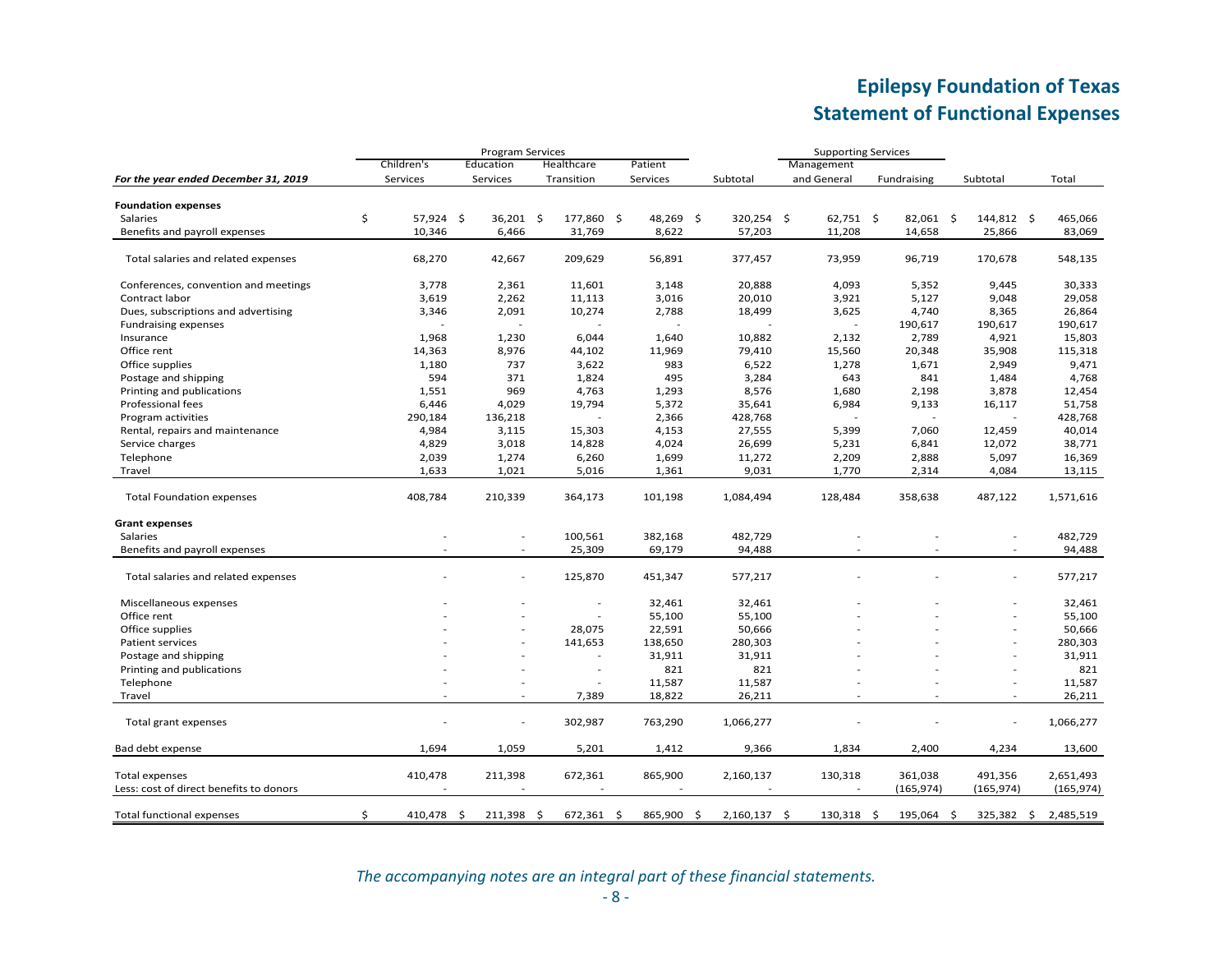# **Epilepsy Foundation of Texas Statement of Functional Expenses**

|                                         |                 |                          | <b>Program Services</b> |           |                 |             | <b>Supporting Services</b> |                 |                 |
|-----------------------------------------|-----------------|--------------------------|-------------------------|-----------|-----------------|-------------|----------------------------|-----------------|-----------------|
|                                         | Children's      | Education                | Healthcare              | Patient   |                 | Management  |                            |                 |                 |
| For the year ended December 31, 2018    | Services        | Services                 | Transition              | Services  | Subtotal        | and General | Fundraising                | Subtotal        | Total           |
| <b>Foundation expenses</b>              |                 |                          |                         |           |                 |             |                            |                 |                 |
| Salaries                                | \$<br>53,429 \$ | 35,965 \$                | 164,059 \$              | 44,526 \$ | 297,979 \$      | $60,448$ \$ | $96,245$ \$                | 156,693 \$      | 454,672         |
|                                         | 9,072           | 6,107                    |                         |           |                 |             |                            |                 |                 |
| Benefits and payroll expenses           |                 |                          | 27,858                  | 7,561     | 50,598          | 10,265      | 16,343                     | 26,608          | 77,206          |
| Total salaries and related expenses     | 62,501          | 42,072                   | 191,917                 | 52,087    | 348,577         | 70,713      | 112,588                    | 183,301         | 531,878         |
| Conferences, convention and meetings    | 1,403           | 944                      | 4,308                   | 1,169     | 7,824           | 1,354       | 2,761                      | 4,115           | 11,939          |
| Contract labor                          | 3,219           | 2,167                    | 9,885                   | 2,683     | 17,954          | 3,106       | 6,335                      | 9,441           | 27,395          |
| Dues, subscriptions and advertising     | 1,089           | 733                      | 3,343                   | 907       | 6,072           | 1,050       | 2,142                      | 3,192           | 9,264           |
| <b>Fundraising expenses</b>             |                 |                          |                         |           |                 |             | 167,550                    | 167,550         | 167,550         |
| Insurance                               | 1,674           | 1,127                    | 5,139                   | 1,395     | 9,335           | 1,615       | 3,294                      | 4,909           | 14,244          |
| Office rent                             | 13,919          | 9,370                    | 42,741                  | 11,600    | 77,630          | 13,429      | 27,393                     | 40,822          | 118,452         |
| Office supplies                         | 1,472           | 991                      | 4,521                   | 1,227     | 8,211           | 1,926       | 2,898                      | 4,824           | 13,035          |
| Postage and shipping                    | 451             | 304                      | 1,386                   | 376       | 2,517           | 436         | 889                        | 1,325           | 3,842           |
| Printing and publications               | 1,568           | 1,055                    | 4,814                   | 1,306     | 8,743           | 1,512       | 3,085                      | 4,597           | 13,340          |
| Professional fees                       | 6,581           | 4,430                    | 20,206                  | 5,484     | 36,701          | 6,349       | 12,951                     | 19,300          | 56,001          |
|                                         |                 |                          |                         |           |                 |             |                            |                 |                 |
| Program activities                      | 275,750         | 12,309                   |                         | 8,575     | 296,634         |             |                            |                 | 296,634         |
| Rental, repairs and maintenance         | 5,286           | 3,558                    | 16,233                  | 4,406     | 29,483          | 5,100       | 10,404                     | 15,504          | 44,987          |
| Service charges                         | 4,826           | 3,248                    | 14,818                  | 4,022     | 26,914          | 4,656       | 9,497                      | 14,153          | 41,067          |
| Telephone                               | 1,941           | 1,306                    | 5,960                   | 1,617     | 10,824          | 1,872       | 3,819                      | 5,691           | 16,515          |
| Travel                                  | 1,795           | 1,208                    | 5,512                   | 1,496     | 10,011          | 1,732       | 3,533                      | 5,265           | 15,276          |
| <b>Total Foundation expenses</b>        | 383,475         | 84,822                   | 330,783                 | 98,350    | 897,430         | 114,850     | 369,139                    | 483,989         | 1,381,419       |
| <b>Grant expenses</b>                   |                 |                          |                         |           |                 |             |                            |                 |                 |
| Salaries                                |                 |                          | 166,812                 | 388,297   | 555,109         |             |                            |                 | 555,109         |
| Benefits and payroll expenses           |                 |                          | 37,412                  | 71,589    | 109,001         |             |                            |                 | 109,001         |
|                                         |                 |                          |                         |           |                 |             |                            |                 |                 |
| Total salaries and related expenses     |                 | $\overline{\phantom{a}}$ | 204,224                 | 459,886   | 664,110         |             |                            | $\sim$          | 664,110         |
| Miscellaneous expenses                  |                 |                          |                         | 27,011    | 27,011          |             |                            |                 | 27,011          |
| Office rent                             |                 |                          |                         | 49,855    | 49,855          |             |                            |                 | 49,855          |
| Office supplies                         |                 |                          | 42,570                  | 31,374    | 73,944          |             |                            |                 | 73,944          |
| <b>Patient services</b>                 |                 |                          | 162,250                 | 160,462   | 322,712         |             |                            |                 | 322,712         |
| Postage and shipping                    |                 |                          |                         | 33,201    | 33,201          |             |                            |                 | 33,201          |
| Printing and publications               |                 |                          |                         | 1,314     | 1,314           |             |                            |                 | 1,314           |
| Rental, repairs and maintenance         |                 |                          |                         | 331       | 331             |             |                            |                 | 331             |
| Telephone                               |                 |                          |                         | 11,864    | 11,864          |             |                            |                 | 11,864          |
| Travel                                  |                 |                          | 17,078                  | 32,557    | 49,635          |             |                            |                 | 49,635          |
|                                         |                 |                          |                         |           |                 |             |                            |                 |                 |
| Total grant expenses                    |                 |                          | 426,122                 | 807,855   | 1,233,977       |             |                            |                 | 1,233,977       |
| Bad debt expense                        | 2,321           | 1,562                    | 7,127                   | 1,934     | 12,944          | 2,239       | 4,567                      | 6,806           | 19,750          |
|                                         |                 |                          |                         |           |                 |             |                            |                 |                 |
| <b>Total expenses</b>                   | 385,796         | 86,384                   | 764,032                 | 908,139   | 2,144,351       | 117,089     | 373,706                    | 490,795         | 2,635,146       |
| Less: cost of direct benefits to donors |                 |                          |                         |           |                 |             | (151, 486)                 | (151, 486)      | (151, 486)      |
|                                         | Ś               | -\$                      |                         | \$.       |                 | 117,089     | 222,220<br>\$.             | 339,309<br>- \$ | 2,483,660<br>\$ |
| <b>Total functional expenses</b>        | 385,796         | 86,384                   | 764,032<br>- \$         | 908,139   | \$<br>2,144,351 | - \$        |                            |                 |                 |

*The accompanying notes are an integral part of these financial statements.*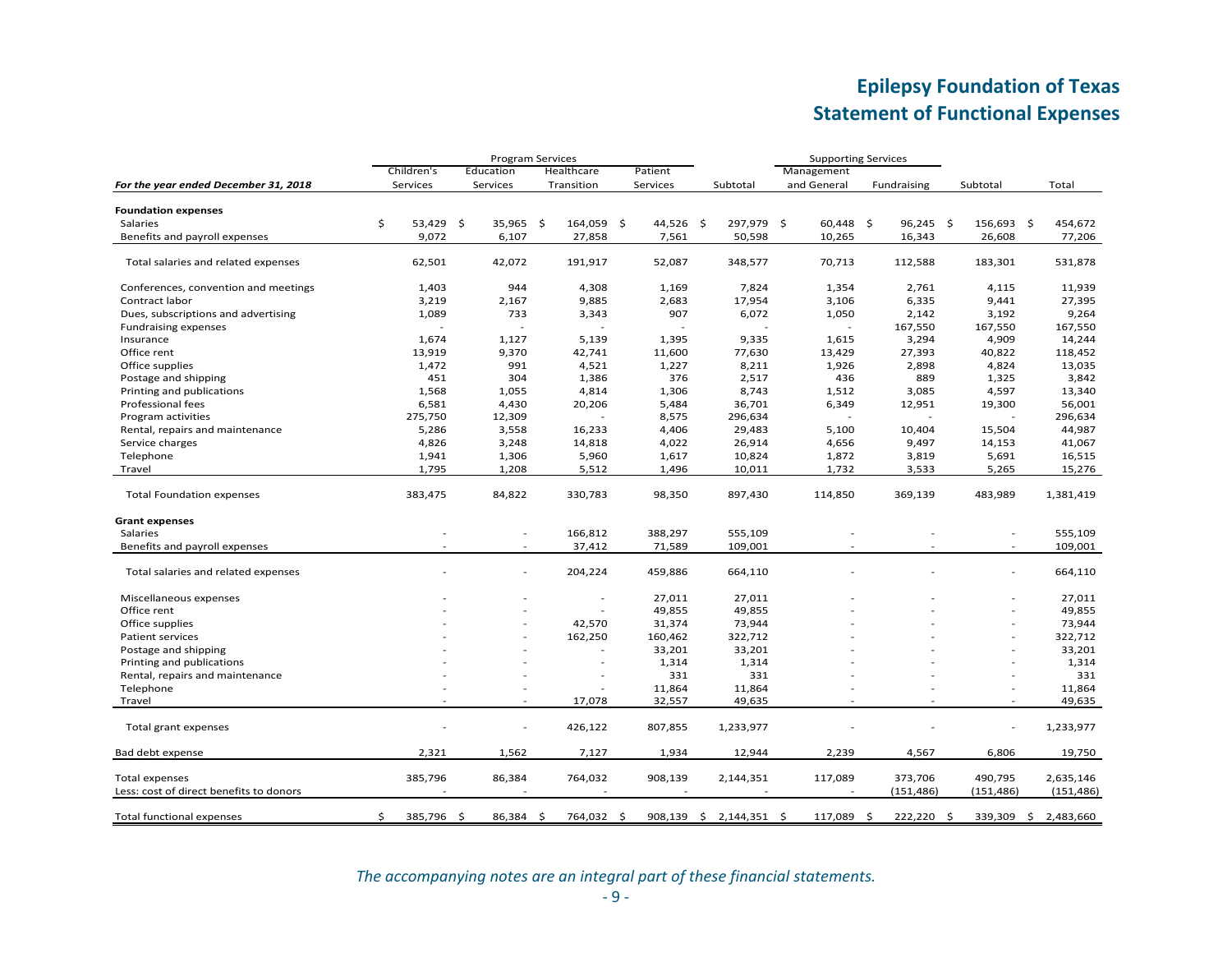## **Epilepsy Foundation of Texas Statements of Cash Flows**

| For the years ended December 31,                           | 2019                | 2018       |
|------------------------------------------------------------|---------------------|------------|
|                                                            |                     |            |
| <b>Operating activities</b>                                |                     |            |
| Changes in net assets                                      | \$<br>$139,806$ \$  | (112, 116) |
| Adjustments to reconcile changes in net assets to net cash |                     |            |
| provided by (used in) operating activities                 |                     |            |
| Net realized and unrealized (gains) losses on investments  | (34,099)            | 13,101     |
| Bad debt expense                                           | 13,600              | 19,750     |
| Changes in operating assets and liabilities                |                     |            |
| Grants receivable                                          | 13,225              | 120,048    |
| Promises to give                                           | (9,033)             | (26, 447)  |
| Prepaid expenses                                           | (35, 612)           | (14,050)   |
| Accounts payable and accrued liabilities                   | (47, 811)           | (32, 327)  |
| Deferred revenue                                           | (86,058)            | 68,283     |
|                                                            |                     |            |
| Net cash provided by (used in) operating activities        | (45, 982)           | 36,242     |
| <b>Investing activities</b>                                |                     |            |
| Proceeds from sales of investments                         | 1,697               | 21,853     |
| Purchase of investments                                    | (2, 495)            | (1,995)    |
|                                                            |                     |            |
| Net cash provided by (used in) investing activities        | (798)               | 19,858     |
|                                                            |                     |            |
| Net change in cash and cash equivalents                    | (46, 780)           | 56,100     |
| Cash and cash equivalents at beginning of year             | 500,247             | 444,147    |
|                                                            |                     |            |
| Cash and cash equivalents at end of year                   | \$<br>453,467<br>\$ | 500,247    |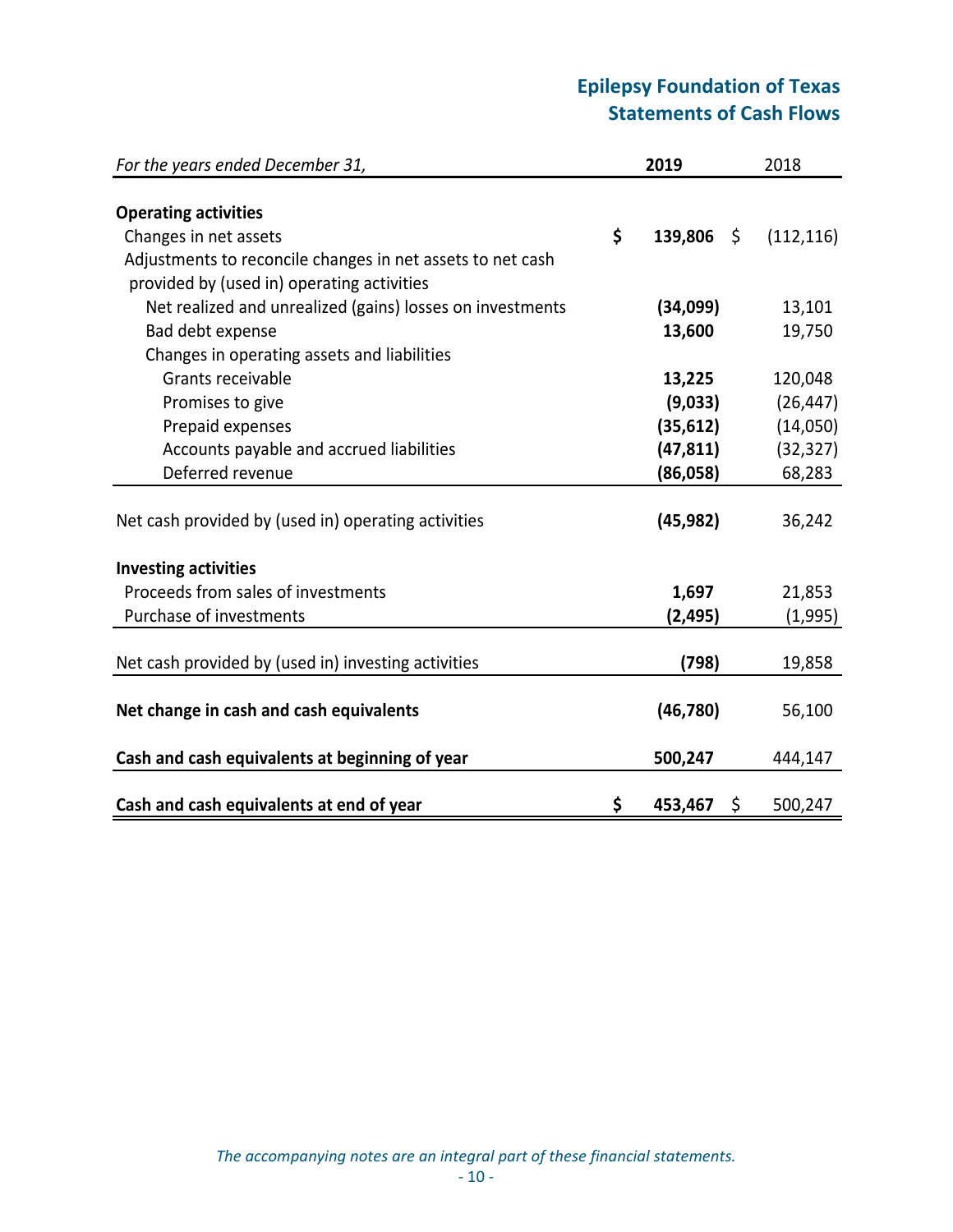#### **Note 1: ORGANIZATION AND NATURE OF ACTIVITIES**

The Epilepsy Foundation of Texas (the Foundation) was originally organized on March 28, 1980. The Foundation's mission statement is to lead the fight to overcome the challenge of living with epilepsy and to accelerate therapies to stop seizures, find cures, and save lives. The Foundation is an affiliate of the Epilepsy Foundation National Office and works to ensure that people with seizures are able to participate in all life experiences, and to prevent, control and cure epilepsy through research, education, advocacy, and services. Key services include camping and recreational programs, education, information and referral, health transition, and medical services. The Foundation provides services in the 176 counties of Texas and offers clinics in Amarillo, Beaumont, Houston, Grapevine, Lubbock, Lufkin, and Fort Worth. The medical clinics are funded by the Health and Human Services Commission (HHSC) (see Note 9). The Foundation, with offices in Houston, Dallas, Amarillo and Lubbock, is supported primarily through donor contributions, special events and corporate, state and foundation grants.

### **Note 2: SIGNIFICANT ACCOUNTING POLICIES**

### *Basis of Accounting*

The accompanying financial statements of the Foundation have been prepared on the accrual basis of accounting in accordance with accounting principles generally accepted in the United States of America (U.S. GAAP). The Financial Accounting Standards Board (FASB) provides authoritative guidance regarding U.S. GAAP through the Accounting Standards Codification (ASC) and related Accounting Standards Updates (ASUs). The Foundation reports information regarding its financial position and activities according to two classes of net assets: net assets without donor restriction and net assets with donor restriction.

Net Assets without Donor Restriction—Net assets that are not subject to or are no longer subject to donor imposed stipulations.

Net Assets with Donor Restriction—Net assets whose use is limited by donor-imposed time and/or purpose restrictions.

### *Use of Estimates*

In preparing the financial statements in conformity with accounting principles generally accepted in the United States of America, management is required to make estimates and assumptions that affect the reported amounts of assets and liabilities and disclosure of contingent assets and liabilities at the date of the financial statements and the reported amounts of revenues and expenses during the reporting period. Actual results could differ from those estimates.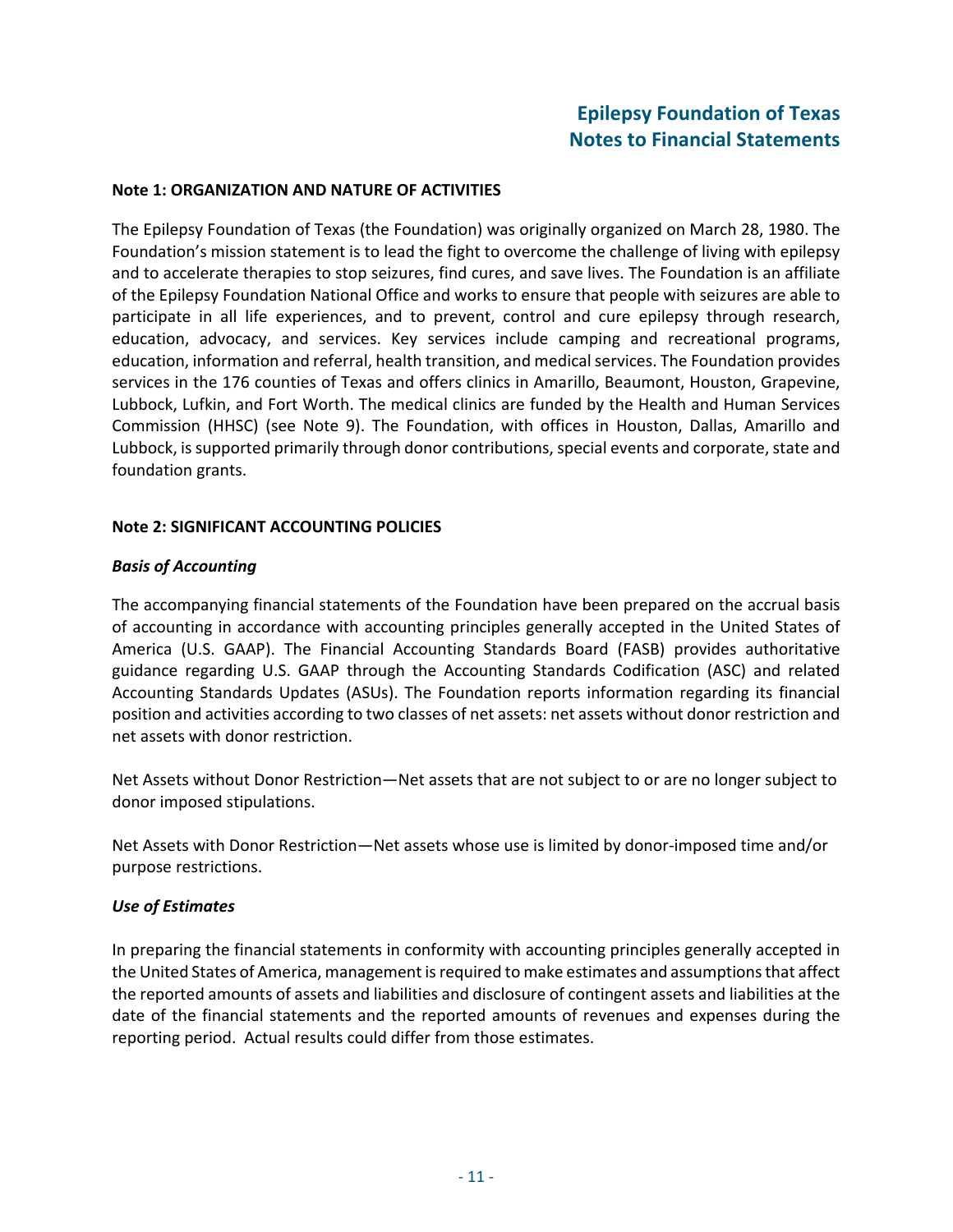### **Note 2: SIGNIFICANT ACCOUNTING POLICIES (Continued)**

#### *Cash and Cash Equivalents*

For purposes of the statements of cash flows, the Foundation considers all unrestricted highly liquid investments with initial maturities of 90 days or less to be cash equivalents.

#### *Grants Receivable and Promises to Give*

Grants receivable and unconditional promises to give are recorded when the Foundation receives notification of the grant or promise to give. Amounts that are expected to be collected within one year are recorded at net realizable value. Amounts that are expected to be collected in future years are discounted to estimate the present value of future cash flows, if material. As of December 31, 2019 and 2018, all receivables are expected to be collected within the next twelve months.

Management considers all grants receivable and unconditional promises to give at December 31, 2019 and 2018 to be collectible. Therefore no allowance was considered necessary for those receivables.

### *Fair Value Considerations*

The Foundation uses fair value to measure financial and certain nonfinancial assets and liabilities. Fair value is defined as the price that would be received to sell an asset or paid to transfer a liability in an orderly transaction between market participants. The fair value hierarchy established and prioritized fair value measurements into three levels based on the nature of the inputs. The hierarchy gives the highest priority to inputs based on market data from independent sources (observable inputs‐Level 1) and the lowest priority to a reporting entity's internal assumptions based upon the best information available when external market data is limited or unavailable (unobservable inputs‐Level 3).

The fair value option allows entities to choose, at specified election dates, to measure eligible financial assets and financial liabilities at fair value that are not otherwise required to be measured at fair value. If an organization elects the fair value option for an eligible item, changes in that item's fair value in subsequent reporting periods must be recognized in current earnings. The Foundation did not elect the fair value option for the measurement of any eligible assets or liabilities.

The Foundation's financial instruments (primarily cash and cash equivalents, receivables, investments and payables) are carried in the financial statements at amounts that reasonably approximate fair value.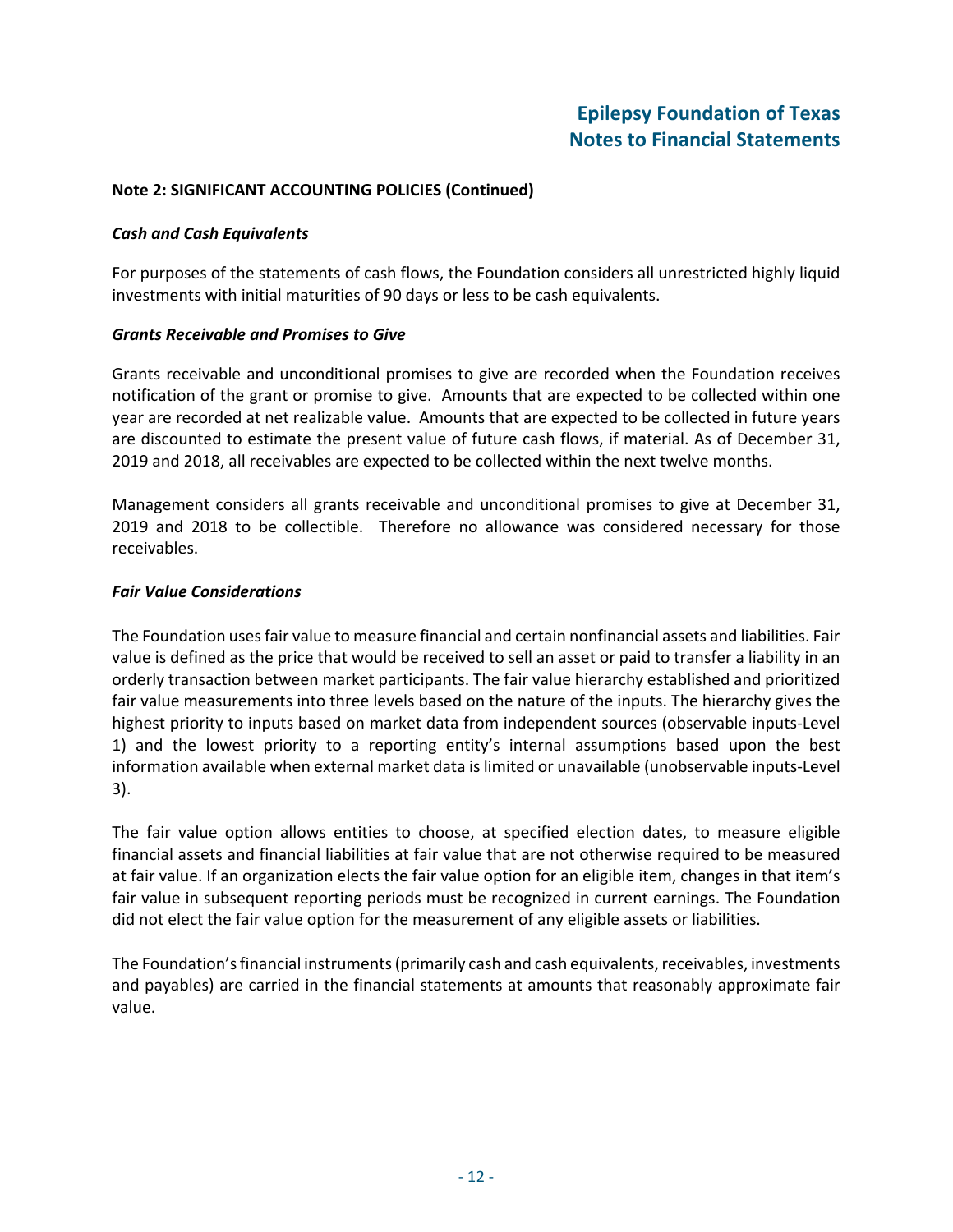### **Note 2: SIGNIFICANT ACCOUNTING POLICIES (Continued)**

#### *Investments*

Investments in marketable securities and alternative assets are recorded at fair value. Investment return includes interest, dividends, and realized and unrealized gains or losses. Investment return is reported in the statements of activities as an increase in net assets without donor restrictions unless the use of the income is limited by donor-imposed restrictions. Investment return whose use is restricted by the donor is reported as an increase in net assets with donor restrictions until expended in accordance with the donor-imposed restrictions. Marketable securities donated to the Foundation are recorded at fair value on the date of donation.

#### *Furniture and Equipment*

Furniture and equipment are recorded at cost or, in the case of donated assets, the estimated fair value at the date of the gift. The Foundation capitalizes all expenses for furniture and equipment in excess of \$5,000. Depreciation of the furniture and equipment is based on the straight-line method over three to seven years. All assets are fully depreciated and as such there was no depreciation expense for the years ended December 31, 2019 and 2018.

Routine maintenance, repair, renewal and replacement costs are charged against operations in the year incurred. Expenditures, which materially increase values or extend useful lives of property and equipment, are capitalized.

#### *Deferred Revenue*

Prior to adoption of ASU 2018‐08 Not‐for‐Profit Entities (Topic 958): Clarifying the Scope and the Accounting Guidance for Contributions Received and Contributions Made, deferred revenue consisted of pre‐sale tickets to special events or contributions raised for the benefit of fundraising events set to occur in a future period. Post adoption of ASU 2018‐08, deferred revenue included the exchange value of pre‐sale tickets to special events.

#### *Revenue Recognition*

A portion of the Foundation's revenue is derived from state and federal contracts, which are conditioned upon certain performance requirements and/or the incurrence of allowable qualifying expenses. Amounts received are recognized as revenue when the Foundation has incurred expenditures in compliance with specific contract provisions.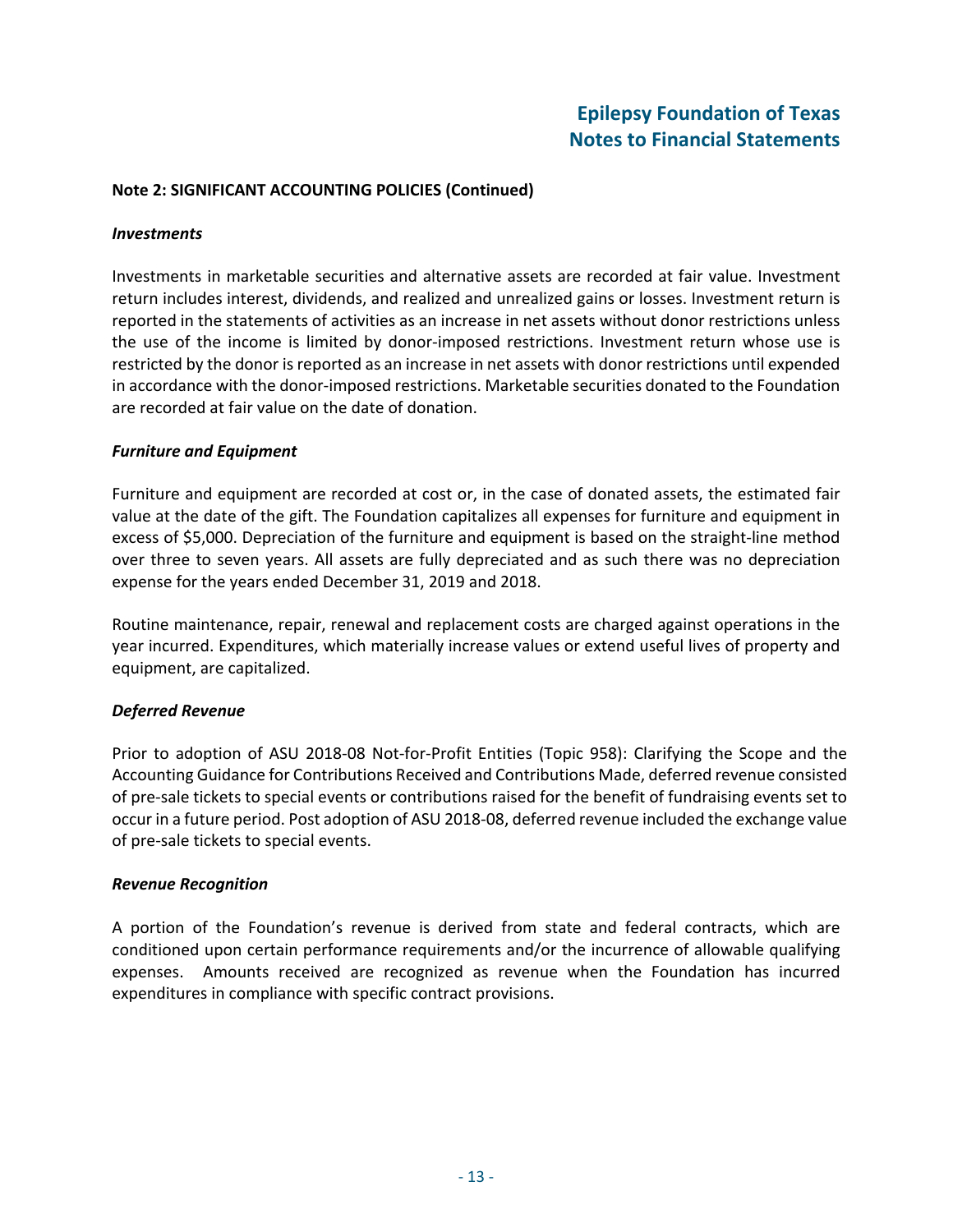### **Note 2: SIGNIFICANT ACCOUNTING POLICIES (Continued)**

The Foundation recognizes contributions and grants when cash or an unconditional promise to give is received. Conditional promises to give, that is, those with a measurable performance or other barrier and a right of return, are not recognized until the conditions on which they depend have been met. Contributions received are recorded as increases in net assets with donor restrictions or net asset without donor restrictions depending on the existence and/or nature of any donor restrictions. When restrictions expire (i.e., the donor-stipulated purpose has been fulfilled and/or the stipulated time period has elapsed), net assets with donor restrictions are reclassified to net assets without donor restrictions and reported in the statements of activities as net assets released from restrictions.

#### *Donated Assets*

The Foundation recognizes donated assets received, including contributions and gifts of furniture and equipment, as revenue at fair value when an unconditional commitment from the donor is received. The related expense is recorded as the item is used or when the service is provided. No donated assets were recognized for the years ended December 31, 2019 and 2018.

#### *Donated Services*

Contributed professional services are recognized if the services received (a) create or enhance long‐ lived assets or (b) require specialized skills, are provided by individuals possessing those services, and would typically be purchased if not provided by donation.

A number of unpaid volunteers have made significant contributions of their time to help the Foundation in a variety of program activities, office and clerical functions and fundraising events. The fair value of this contributed time has not been determined and is not reflected in the accompanying financial statements because the services do not meet the criteria for revenue recognition under U.S. generally accepted accounting principles.

#### *Functional Allocation of Expenses*

The costs of providing the various programs and other activities have been summarized on a functional basis in the statements of activities and statements of functional expenses. Costs identifiable with a specific program or supporting services are charged directly to that particular cost center. Certain costs of the Foundation's clinics, grants, and operations, as reflected in the statements of functional expenses, have been allocated among the programs and supporting services benefited. All expenses are allocated on the basis of estimates of time and effort, except for fundraising expenses, program activities, and grant expenses which are directly charged to the respective functional categories.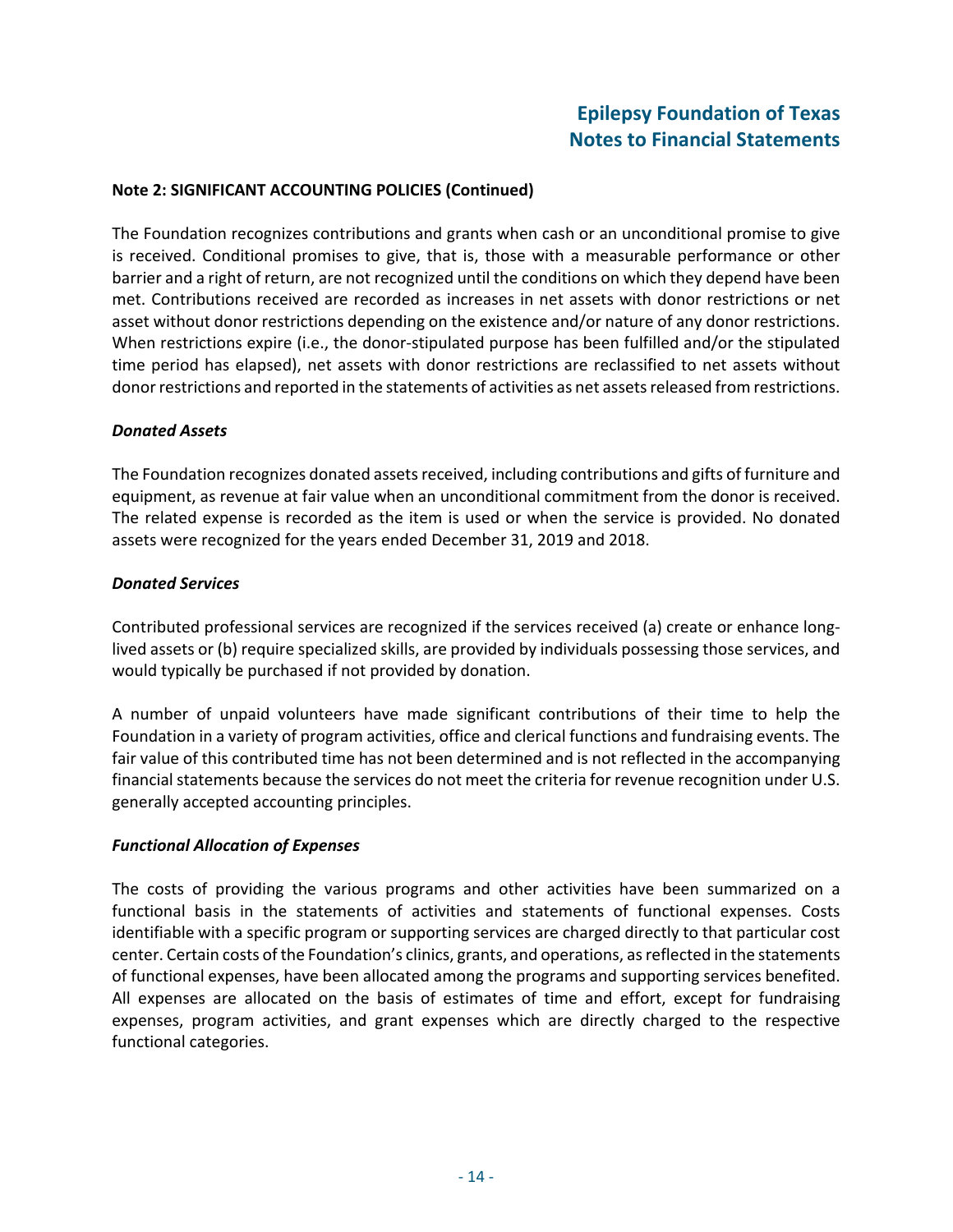### **Note 2: SIGNIFICANT ACCOUNTING POLICIES (Continued)**

#### *Income Tax*

The Foundation is a not-for-profit organization that is exempt from income taxes under Section 501(c)(3) of the Internal Revenue Code. Therefore, no provision for federal income tax has been made in these financial statements.

The Foundation accounts for uncertain tax positions, when it is more likely than not, that such an asset or a liability will be realized. As of December 31, 2019 and 2018, management believes there were no uncertain tax positions.

#### *Recently Adopted Accounting Pronouncement*

In June 2018, the FASB issued ASU 2018‐08, Not‐for‐Profit Entities (Topic 958): Clarifying the Scope and the Accounting Guidance for Contributions Received and Contributions Made. The amendments in this update should assist entities in (1) evaluating whether transactions should be accounted for as contributions (nonreciprocal transactions) within the scope of Topic 958, or as exchange (reciprocal) transactions subject to other guidance and (2) determining whether a contribution is conditional. This new guidance is effective for transactions in which the Foundation serves as a resource recipient for fiscal years beginning after December 15, 2018. Effective January 1, 2019, the Foundation applied the provisions of this ASU on a modified prospective basis, which did not result in a material impact to the financial statements.

#### *Recent Financial Accounting Pronouncement*

In February 2016, the FASB issued ASU 2016‐02, Leases (Topic 842). The guidance in this ASU and its amendments supersedes the leasing guidance in Topic 840, entitled Leases. Under the guidance, lessees are required to recognize lease assets and lease liabilities on the statement of financial position for all leases with terms longer than 12 months. Leases will be classified as either finance or operating, with classification affecting the pattern of expense recognition in the statement of activities. For nonpublic entities, the standard is effective for fiscal years beginning after December 15, 2021. Early adoption is permitted. The Foundation is currently evaluating the impact of the guidance on its financial statements.

#### **Note 3: LIQUIDITY AND AVAILABILITY OF FINANCIAL ASSETS**

The Foundation regularly monitors liquidity required to meet its operating needs and other commitments, while also striving to maximize the investment of its available funds. The Foundation has various sources of liquidity at its disposal, including cash and cash equivalents, investments, as well as a line of credit (see Note 6). The Foundation strives to maintain liquidity in assets sufficient to cover 90 days of general expenditures.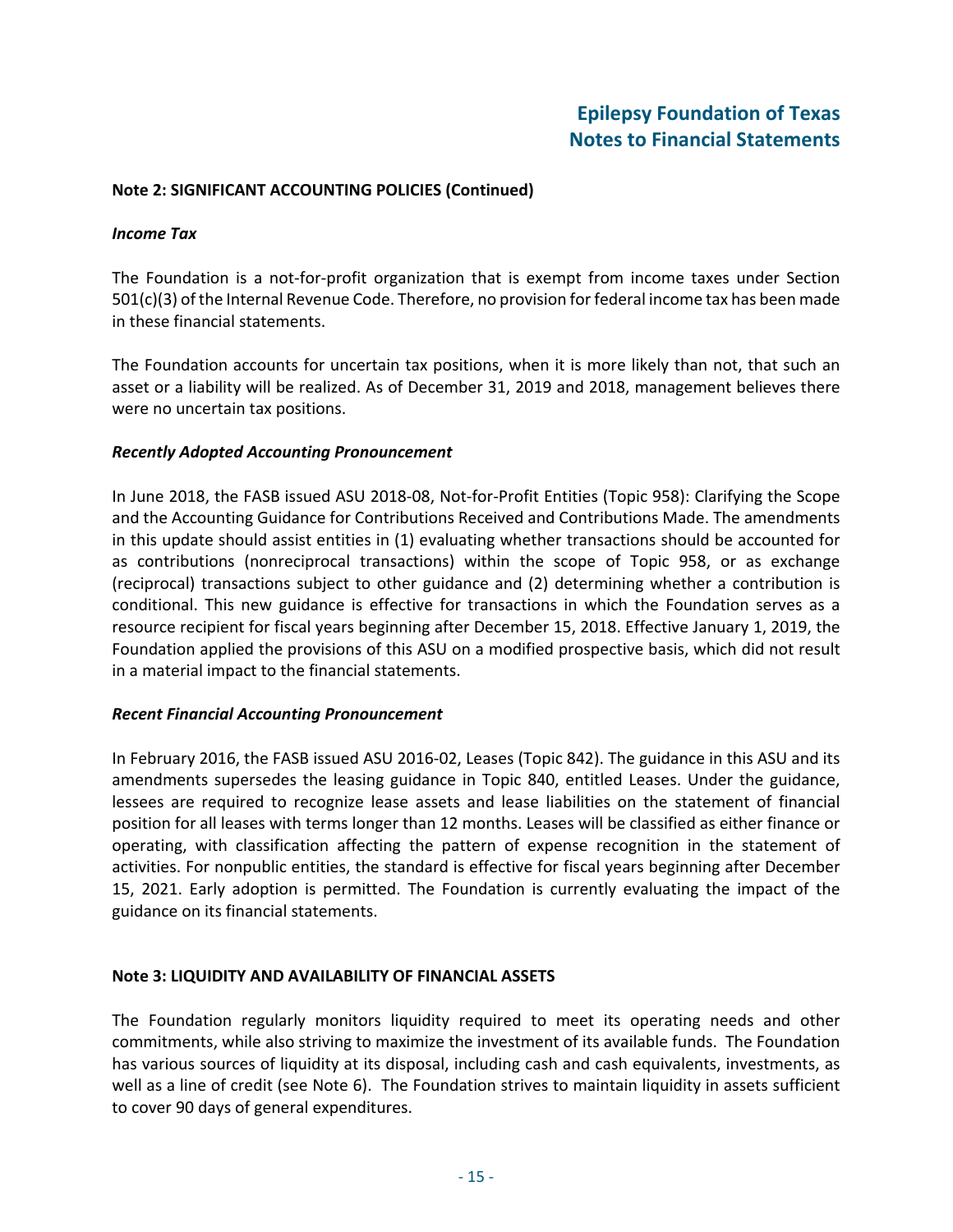### **Note 3: LIQUIDITY AND AVAILABILITY OF FINANCIAL ASSETS (Continued)**

For purposes of analyzing resources available to meet general expenditures over a 12‐month period, the Foundation considers all expenditures related to its ongoing activities as well as the conduct of services undertaken to support those activities to be general expenditures. Certain investments are not included in the analysis as the investments are restricted by donors into perpetuity and are, therefore, not available to meet current operating needs.

The Foundation's financial assets due within one year of the statement of financial position date for general expenditures consist of the following:

| December 31,                                                                                   | 2019                  | 2018               |
|------------------------------------------------------------------------------------------------|-----------------------|--------------------|
| Cash and cash equivalents<br>Accounts receivable                                               | 453,467 \$<br>175,553 | 500,247<br>193,345 |
| Less: donor-imposed restrictions making finanical assets<br>unavaiable for general expenditure | (9,625)               | (10, 517)          |
| Total financial assets                                                                         | 619.395               | 683,075            |

#### **Note 4: CONCENTRATION OF CREDIT RISK**

Financial instruments that potentially subject the Foundation to concentrations of credit risk consist principally of cash. The Foundation places cash in a financial institution or in working capital management accounts with a financial services firm. At times, the cash balances in the financial institution and in the working capital management accounts may exceed the federally insured limit.

Funds received through government grants are a significant source of revenue upon which the Foundation depends to carry out its operations. A decrease in such funding would have a direct effect on program services provided by the Foundation.

### **Note 5: FAIR VALUE MEASUREMENTS**

Fair value is defined as the exchange price that would be received for an asset or paid to transfer a liability (an exit price) in the principal or most advantageous market for the asset or liability in an orderly transaction between market participants on the measurement date. The three tier fair value hierarchy requires an entity to maximize the use of observable inputs and minimize the use of unobservable inputs when measuring fair value.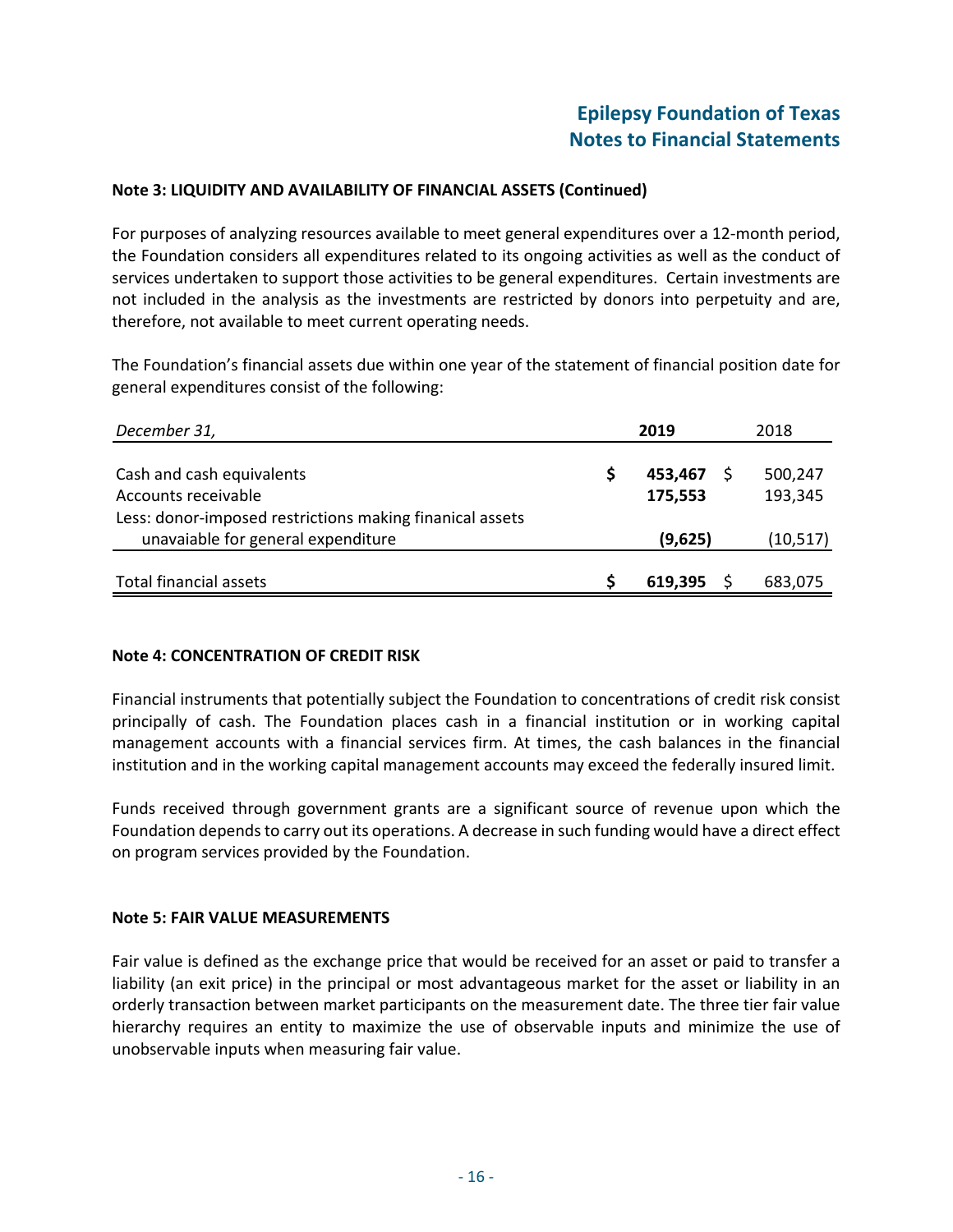### **Note 5: FAIR VALUE MEASUREMENTS (Continued)**

The three levels of inputs that may be used to measure fair value are as follows:

- Level 1: Quoted market prices in active markets for identical assets or liabilities.
- Level 2: Inputs other than Level 1 inputs that are either directly or indirectly observable such as quoted prices for similar assets or liabilities in active markets; quoted prices for identical or similar assets or liabilities in markets that are not active; inputs other than quoted prices that are observable; or other inputs not directly observable, but derived principally from, or corroborated by, observable market data.
- Level 3: Unobservable inputs that are supported by little or no market activity.

The Foundation holds certain investments with the Greater Houston Community Foundation (GHCF) to be held for the exclusive benefit of the Foundation. GHCF maintains the funds and handles the day-to-day investments and administration activities. GHCF uses its own staff, independent investment advisors, managers, and other third-party contractors in the same manner GHCF with its own funds. The Foundation retains all rights to these funds and pays an administrative fee each quarter.

Since the investments are maintained in a pooled fund by GHCF, the individual fair value amounts included in the pooled funds are not available for disclosure in the financial statements. The fair value is based on the values provided by GHCF and is determined as Level 3 inputs, which are defined as fair value amounts based on unobservable inputs that cannot be verified in the market place. Investments are exposed to various risks such as interest rate risk, market and credit risks. Because of these risks, it is at least reasonably possible that changes in the values of investment securities will occur in the near term and such changes could materially affect the amounts reported in the statements of financial position and the statements of activities. The Foundation's Level 3 investments have been valued using unadjusted third-party transactions and quotations. No unobservable inputs internally developed by management have been applied to these investments.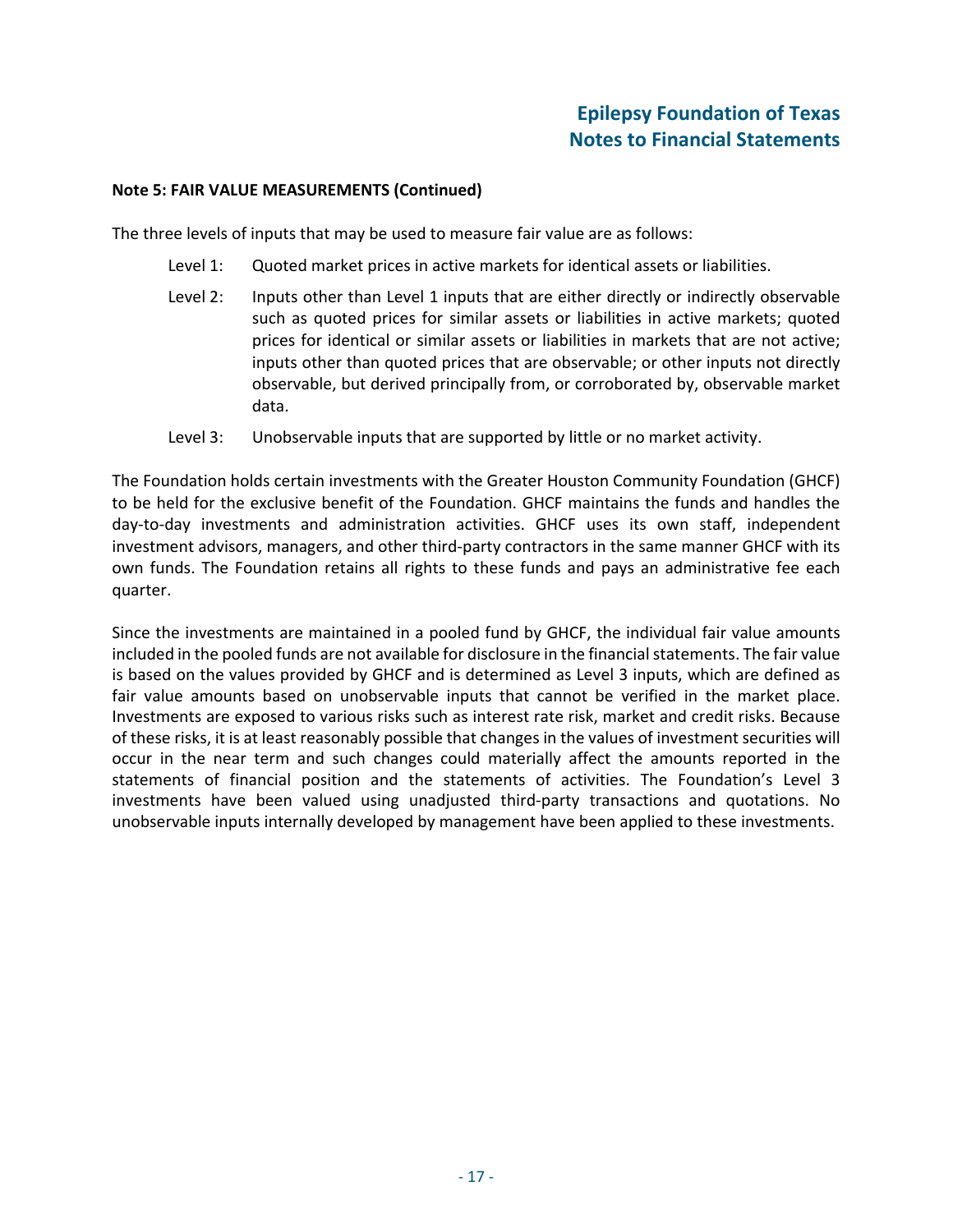### **Note 5: FAIR VALUE MEASUREMENTS (Continued)**

The value of assets measured at fair value on a recurring basis is as follows:

|                                | Quoted               |                   |    |                     |               |
|--------------------------------|----------------------|-------------------|----|---------------------|---------------|
|                                | <b>Market Prices</b> | <b>Other</b>      |    |                     |               |
|                                | in Active            | <b>Observable</b> |    | <b>Unobservable</b> |               |
|                                | <b>Markets</b>       | <b>Inputs</b>     |    | <b>Inputs</b>       |               |
|                                | (Level 1)            | (Level 2)         |    | (Level 3)           | <b>Total</b>  |
| December 31, 2019              |                      |                   |    |                     |               |
| <b>Equity securities</b>       |                      |                   |    |                     |               |
| Global equity                  | \$                   | \$                | \$ | 148,746             | \$<br>148,746 |
| Alternative investments        |                      |                   |    |                     |               |
| Long-short funds               |                      |                   |    | 33,603              | 33,603        |
| Fixed income securities        |                      |                   |    |                     |               |
| Global fixed income            |                      |                   |    | 48,817              | 48,817        |
| Money market investments       |                      |                   |    | 13,040              | 13,040        |
|                                | \$                   | \$                |    | 244,206             |               |
|                                |                      |                   | \$ |                     | \$<br>244,206 |
| December 31, 2018              |                      |                   |    |                     |               |
| <b>Equity securities</b>       |                      |                   |    |                     |               |
| Domestic equity                | \$                   | \$                | \$ | 51,972              | \$<br>51,972  |
| Global equity                  |                      |                   |    | 22,543              | 22,543        |
| Foreign equity                 |                      |                   |    | 26,854              | 26,854        |
| Alternative investments        |                      |                   |    |                     |               |
| Long-short funds               |                      |                   |    | 30,727              | 30,727        |
| <b>Fixed income securities</b> |                      |                   |    |                     |               |
| Government bonds               |                      |                   |    | 10,730              | 10,730        |
| Corporate bonds                |                      |                   |    | 21,945              | 21,945        |
| Asset backed                   |                      |                   |    | 13,334              | 13,334        |
| Long-short fixed income        |                      |                   |    | 4,183               | 4,183         |
| Global fixed income            |                      |                   |    | 8,330               | 8,330         |
| Money market investments       |                      |                   |    | 18,691              | 18,691        |
|                                |                      |                   |    |                     |               |
|                                | \$                   | \$                | \$ | 209,309             | \$<br>209,309 |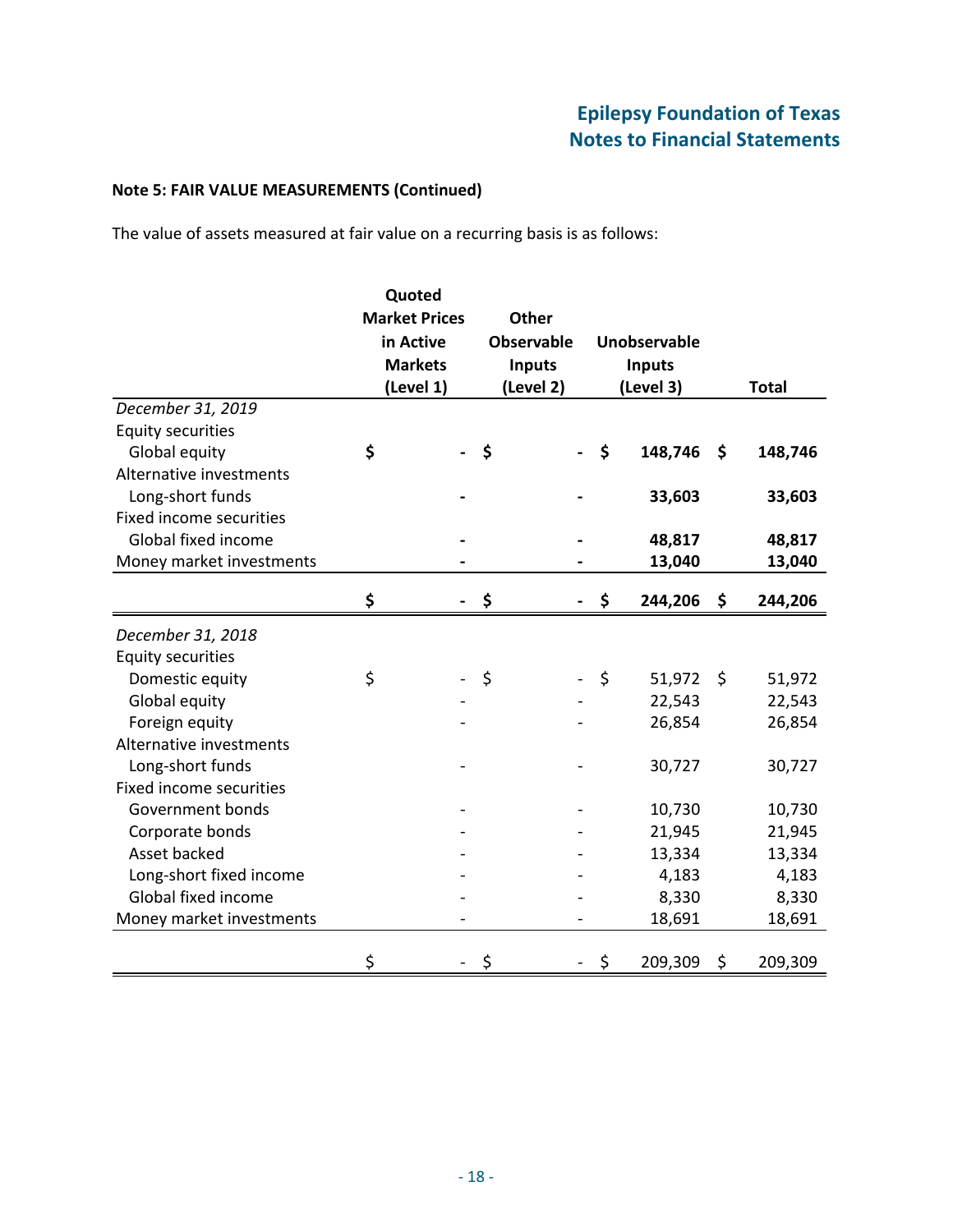#### **Note 5: FAIR VALUE MEASUREMENTS (Continued)**

The table below sets forth a summary of changes in the fair value of the Foundation's Level 3 investments:

| For the years ended December 31,                                                     | 2019                         | 2018                            |
|--------------------------------------------------------------------------------------|------------------------------|---------------------------------|
| Balance, beginning of year<br>Administrative charges<br>Net investment income (loss) | 209,309<br>(1,697)<br>36,594 | 222,083<br>(1,668)<br>(11, 106) |
| Balance, end of year                                                                 | 244,206                      | 209,309                         |

#### **Note 6: LINE OF CREDIT**

In 2015, the Foundation opened a master revolving credit facility with a bank with maximum borrowing up to \$50,000, secured by substantially all assets of the Foundation. Interest on any borrowings is payable to the bank at the current prime rate established by the Wall Street Journal plus 1.6 percentage points. The line of credit is due on demand. At December 31, 2019 and 2018, there were no outstanding borrowings on the line of credit.

#### **Note 7: NET ASSETS WITH DONOR RESTRICTIONS**

Net assets with donor restrictions are available for the following purposes:

| December 31,                                          | 2019          |     | 2018    |
|-------------------------------------------------------|---------------|-----|---------|
|                                                       |               |     |         |
| Subject to expenditure for specific purpose           |               |     |         |
| Camp Spike 'N' Wave                                   | \$<br>26,040  | - S |         |
| Various programs                                      | 21,750        |     |         |
| United Way                                            | 9,625         |     | 10,517  |
|                                                       | 57,415        |     | 10,517  |
| Subject to spending policy and appropriation          |               |     |         |
| Accumulated undistributed earnings on endowment funds | 75,920        |     | 59,037  |
| Perpetual-in-Nature                                   | 42,225        |     | 42,225  |
|                                                       |               |     |         |
| Total net assets with donor restrictions              | \$<br>175,560 |     | 111,779 |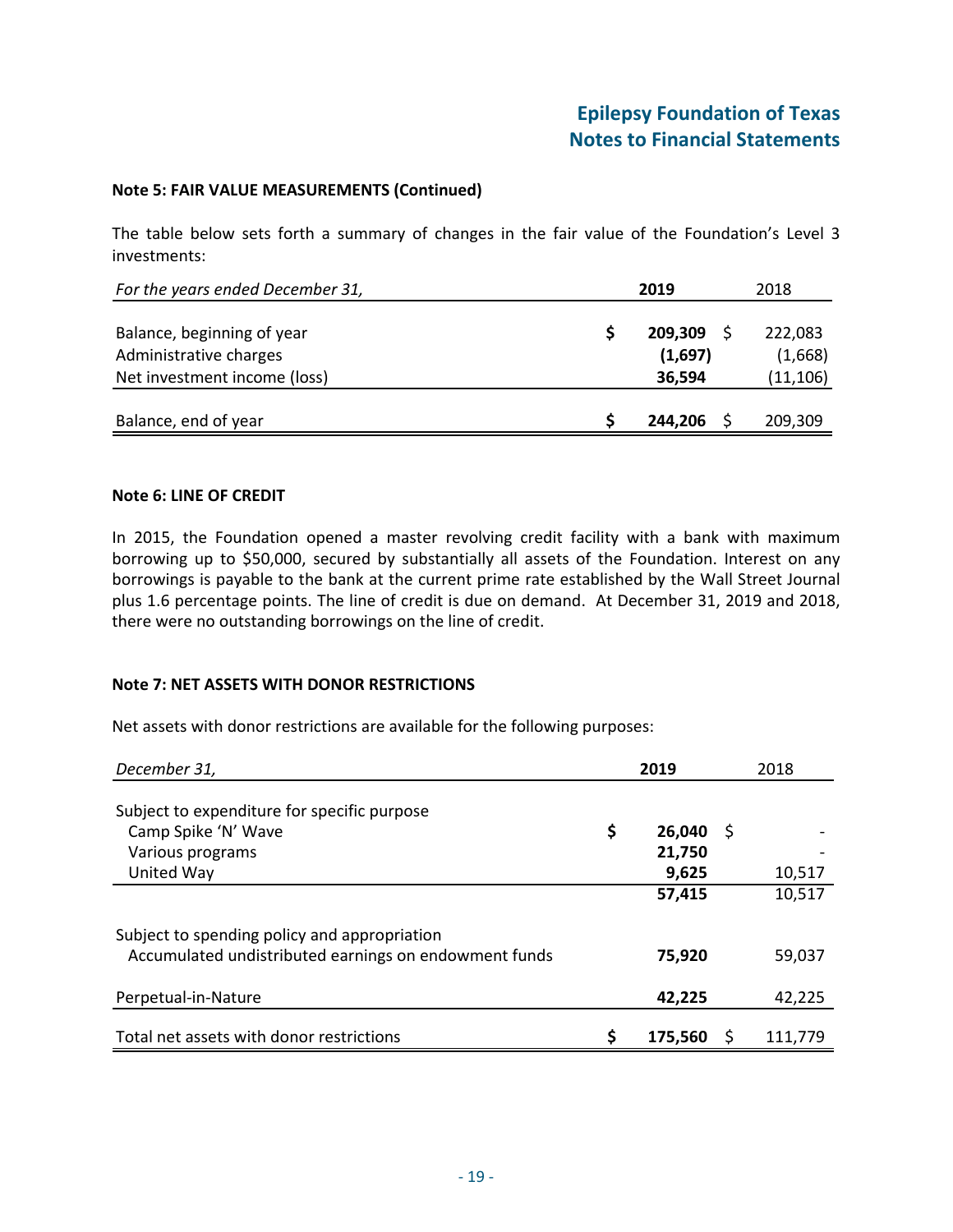#### **Note 8: ENDOWMENTS**

#### *Interpretation of Relevant Law*

The Foundation is subject to the *Texas Uniform Prudent Management of Institutional Funds Act* (the Act). The Foundation has interpreted the Act as requiring the preservation of the fair value of the original gift as of the gift date of the donor restricted endowment funds absent explicit donor stipulations to the contrary. As a result of this interpretation, the Foundation classifies as net assets with donor restriction – perpetual in nature: (a) the original value of gifts donated to the permanent endowment; (b) the original value of subsequent gifts donated to the permanent endowment. Accumulations to the permanent endowment made in accordance with the direction of the applicable donor gift instrument at the time the accumulation is added to the fund are classified as net assets with donor restrictions – purpose restricted. The portion of the endowment fund that is board designated is classified as net assets without donor restrictions.

In accordance with the Act, the Foundation considers the following factors in making the determination to appropriate or accumulate donor‐restricted endowment funds:

- Duration and preservation of the funds
- Purposes of the Foundation and the donor restricted endowment fund
- General economic conditions
- Possible effect of inflation and deflation
- Earnings of the fund the previous year such that the fund's value will increase at least at the rate of inflation as reported by the U.S. Department of Labor, Bureau of Labor Statistics.
- Other resources of the Foundation
- Investment policies of the Endowment Fund

#### *Return Objectives and Risk Parameters*

The Epilepsy Foundation of Texas's Carlisle Norwood Endowment (Endowment) and Board Designated Endowment are with the Greater Houston Community Foundation and a financial institution. It was the Board of Directors' objective not to be involved in the day‐to‐day investing of funds and to rely on the expertise of the Greater Houston Community Foundation and their investment policy, objectives and guidelines. Under this policy, the endowment assets are invested in a manner to provide long‐term growth of the assets for future needs without exposure to undue risk.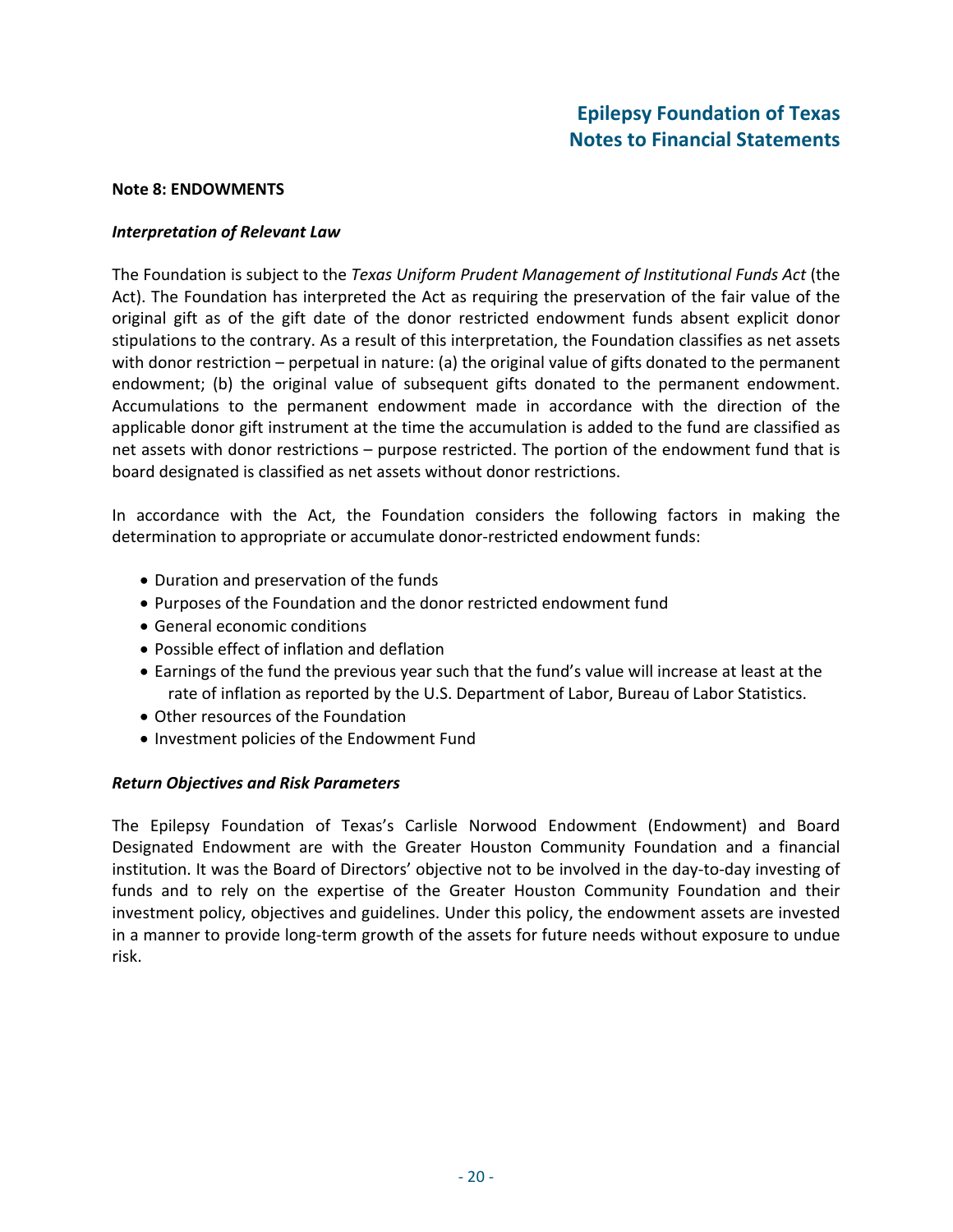#### **Note 8: ENDOWMENTS (Continued)**

#### *Strategies Employed for Achieving Objectives*

To satisfy its long‐term growth objectives, the Foundation relies on a total return strategy in which investment returns are achieved through both capital appreciation (realized and unrealized) and current yield (interest and dividends). The Endowment fund consists of contributions to the Foundation designated by the donors of the fund and Board designated funds without donor restrictions plus appreciation and income. The Foundation targets an asset allocation that will achieve its long-term return objectives within prudent risk constraints.

### *Spending Policy and How the Investment Objectives Relate to Spending Policy*

The objective of the Endowment is to sustain the Foundation in the future to support the programs of the Foundation. Donor restricted earnings on Endowment funds may be invaded for specific purposes only by a two thirds majority vote of the Board of Directors. Permanently restricted contributions were contributed to the Foundation with no purpose restriction on current earnings.

In previous years, the Board has designated excess cash reserves for future growth. All earnings have been designated by the Board until the Board releases the designation.

The following tables describe the Foundation's endowment net asset composition by type of fund and the changes in endowment net assets as of and for the years ended December 31, 2019 and 2018.

Endowment net asset composition by type of fund is as follows:

| December 31,                                                                                      |   | 2019         | 2018    |
|---------------------------------------------------------------------------------------------------|---|--------------|---------|
| Board designated endowment funds                                                                  | S | $126,061$ \$ | 108,047 |
| Donor restricted endowment funds<br>Original donor-restricted gift amount required to be retained |   |              |         |
| by donor                                                                                          |   | 42,225       | 42,225  |
| Portion subject to appropriation under UPMIFA                                                     |   | 75,920       | 59,037  |
| Total endowment funds                                                                             | S | 244.206      | 209,309 |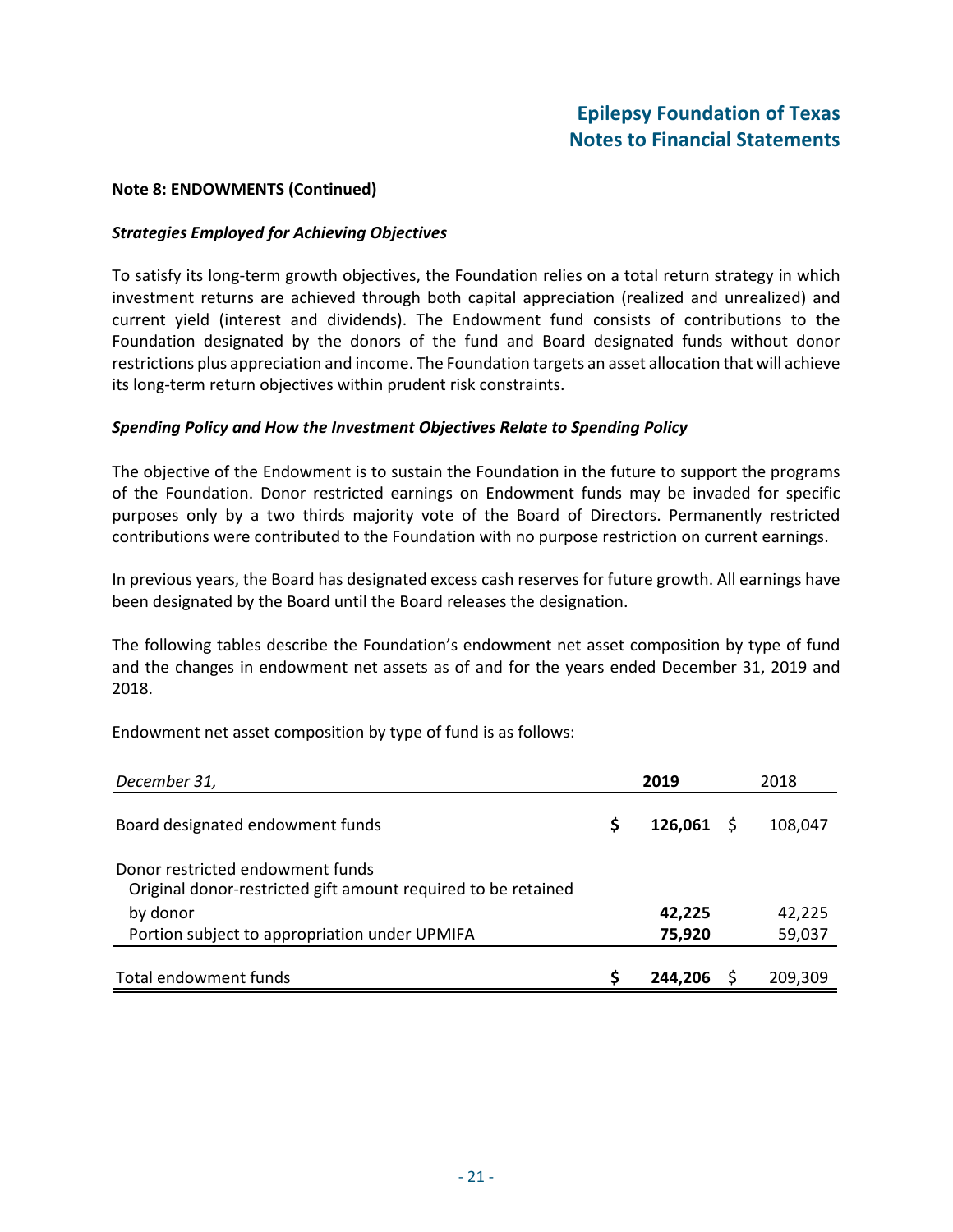#### **Note 8: ENDOWMENTS (Continued)**

Changes in endowment net assets for the years ended December 31, 2019 and 2018 are as follows:

|                                         |              | Without  |              |            |     |           |
|-----------------------------------------|--------------|----------|--------------|------------|-----|-----------|
|                                         | donor        |          |              | With donor |     |           |
|                                         | restrictions |          | restrictions |            |     | Total     |
|                                         |              |          |              |            |     |           |
| Endowment net assets, January 1, 2018   | \$           | 114,641  | \$           | 107,442    | \$. | 222,083   |
| Investment return                       |              |          |              |            |     |           |
| Investment income                       |              | 1,030    |              | 965        |     | 1,995     |
| Net depreciation                        |              |          |              |            |     |           |
| (realized and unrealized)               |              | (6, 763) |              | (6, 338)   |     | (13, 101) |
|                                         |              |          |              |            |     |           |
| Total investment return                 |              | (5, 733) |              | (5, 373)   |     | (11, 106) |
| Other changes - fees paid               |              | (861)    |              | (807)      |     | (1,668)   |
|                                         |              |          |              |            |     |           |
| Endowment net assets, December 31, 2018 |              | 108,047  |              | 101,262    |     | 209,309   |
| Investment return                       |              |          |              |            |     |           |
| Investment income                       |              | 1,288    |              | 1,207      |     | 2,495     |
| Net appreciation                        |              |          |              |            |     |           |
| (realized and unrealized)               |              | 17,602   |              | 16,497     |     | 34,099    |
|                                         |              |          |              |            |     |           |
| Total investment return                 |              | 18,890   |              | 17,704     |     | 36,594    |
| Other changes - fees paid               |              | (876)    |              | (821)      |     | (1,697)   |
|                                         |              |          |              |            |     |           |
| Endowment net assets, December 31, 2019 | \$           | 126,061  | \$           | 118,145    | \$  | 244,206   |

#### **Note 9: STATE GOVERNMENTAL FUNDING (TEXAS)**

The Foundation entered into a contract with the Health and Human Services Commission (HHSC) to fund its medical clinics. The contract provides that the state reimburse allowable expenses of the program up to the contract amount.

Revenue provided by HHSC under this program totaled \$632,868 for the years ended December 31, 2019 and 2018. This contract ends August 31, 2020. Subsequent to December 31, 2019, the Foundation was notified that a new grant has been approved for the year ending August 31, 2021 which includes a reduction in the grant award of approximately \$145,000. The Foundation is in the process of evaluating their medical clinics and looking for areas to reduce costs which include salaries and wages, office rent, and patient services. Funding for the grant period ending August 31, 2020 remained consistent with prior years.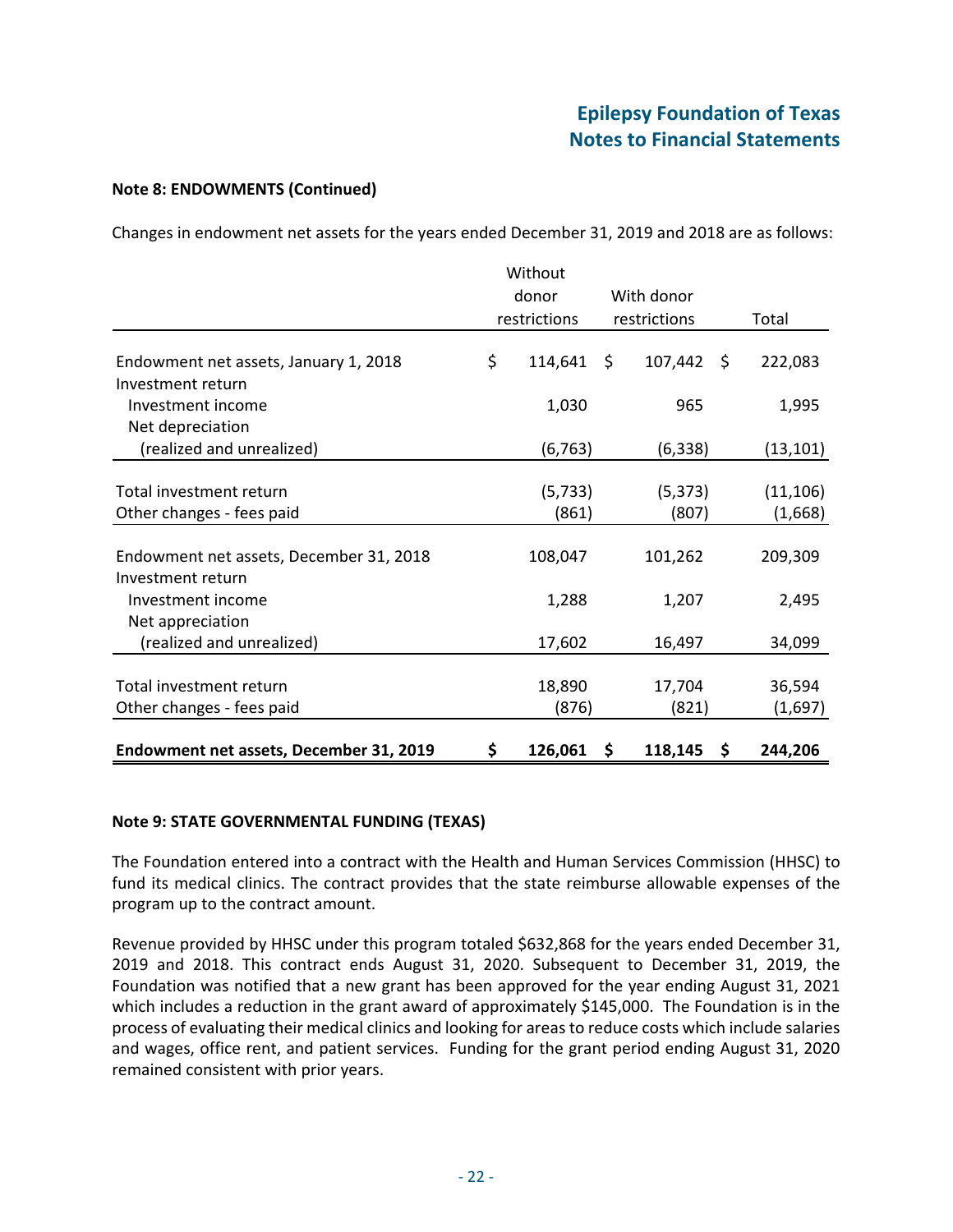#### **Note 10: FEDERAL GOVERNMENTAL FUNDING**

The Foundation entered into a contract with the Department of Health Resources and Services Administration (HRSA) to fund its telemedicine programs as well as provide outreach and education to underserved areas. The contract provides that the federal agency reimburse allowable expenses of the program up to the contract amount.

Revenue provided by HRSA under this program totaled \$302,987 and \$426,121 for the years ended December 31, 2019 and 2018, respectively. The term of this contract ended August 31, 2019.

#### **Note 11: SPECIAL EVENTS**

Support and costs of direct benefits to donors related to special events for the years ended December 31, 2019 and 2018 totaled:

|                           |    |           |    |           |                           | <b>Costs of Direct</b> |    |         |
|---------------------------|----|-----------|----|-----------|---------------------------|------------------------|----|---------|
|                           |    | Support   |    |           | <b>Benefits to Donors</b> |                        |    |         |
|                           |    | 2019      |    | 2018      |                           | 2019                   |    | 2018    |
| <b>Fundraising events</b> |    |           |    |           |                           |                        |    |         |
| Dinner events             | \$ | 505,875   | -S | 478,791   | - \$                      | 106,859                | \$ | 87,269  |
| Summer strolls/5K         |    | 436,671   |    | 478,814   |                           | 49,046                 |    | 56,722  |
| Marathon                  |    | 69,443    |    | 33,095    |                           | 280                    |    | 811     |
| Other events              |    | 28,516    |    | 40,099    |                           | 9,789                  |    | 6,684   |
|                           | Ś  | 1,040,505 |    | 1,030,799 |                           | 165,974                | S  | 151,486 |

In accordance with accounting standards, the costs of direct benefits to donors are reported as a direct reduction from fundraising events revenue.

#### **Note 12: RELATED PARTY TRANSACTIONS**

The Foundation has an affiliation with the National Epilepsy Foundation. The Foundation receives grants from the national office.

During 2019 and 2018, the Foundation was awarded and received \$36,500 and \$10,279, respectively. Amounts due from the national office at December 31, 2019 and 2018 was \$21,750 and \$0, respectively. The Foundation paid \$26,050 in fees to the national office for the year ended December 31, 2019 and \$8,333 was paid in 2018. In 2019 and 2018, the Foundation paid \$15,000 and \$0, respectively, to the national office for research.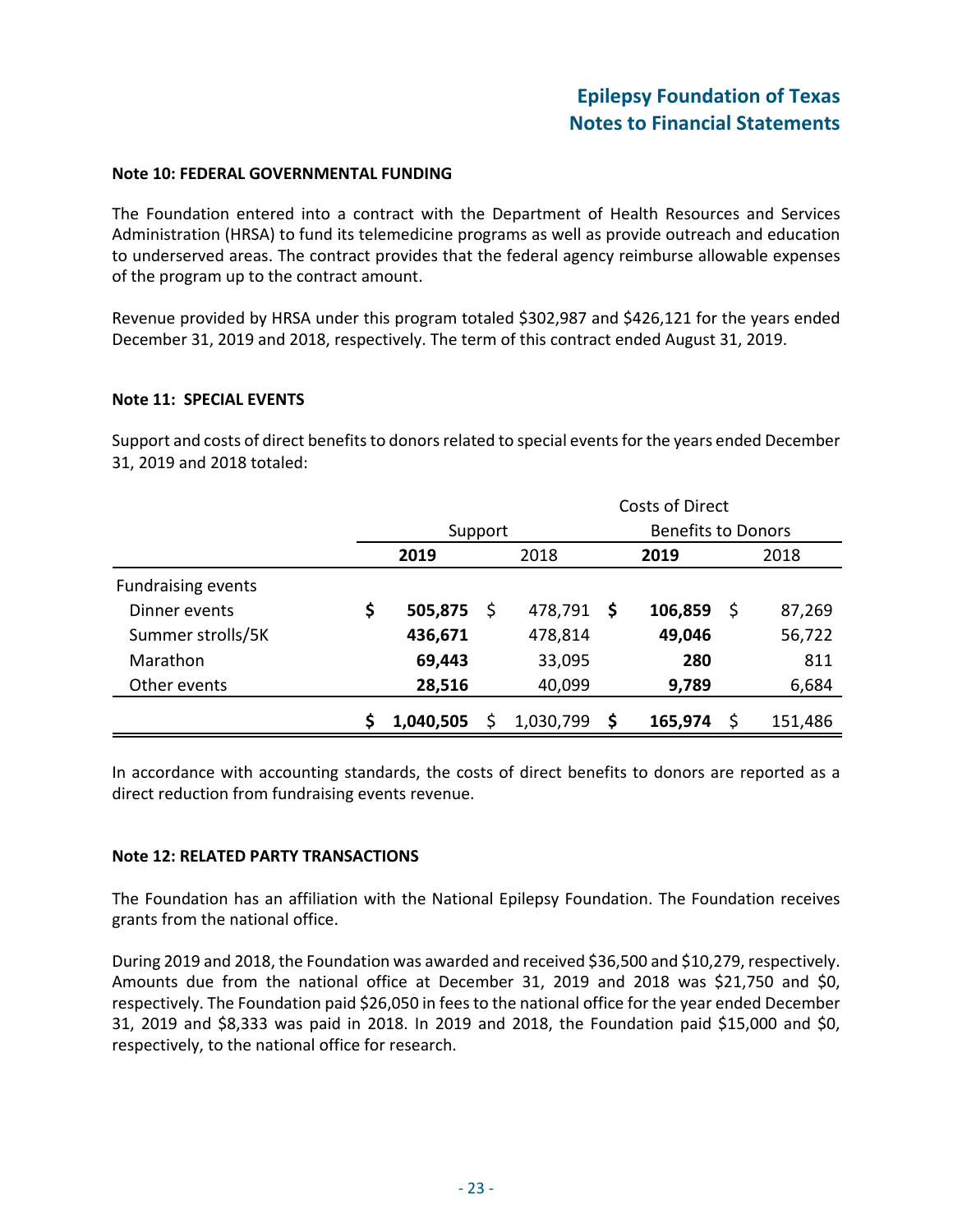#### **Note 13: COMMITMENTS**

The Foundation leases office space and equipment in Houston under operating leases and has service agreements expiring in various years through 2026. Future minimum payments for the noncancellable leases and service agreements are as follows:

| Year ending December 31, |    |         |
|--------------------------|----|---------|
|                          |    |         |
| 2020                     | \$ | 182,441 |
| 2021                     |    | 177,659 |
| 2022                     |    | 178,187 |
| 2023                     |    | 4,920   |
| 2024                     |    | 1,920   |
| Thereafter               |    | 2,399   |
|                          |    |         |
|                          | S  | 547,526 |

Office rental expense was \$184,018 and \$168,308 for the years ended December 31, 2019 and 2018, respectively.

#### **Note 14: DEFINED CONTRIBUTION PLAN**

The Foundation maintains a 401(k) profit sharing plan under Section 401(a) of the Internal Revenue Code. Under the plan, eligible employees may contribute up to eighty-five percent of their salary but not to exceed the legal limit. The Foundation match is equal to one hundred percent of employee contributions up to three percent of participant compensation. Foundation contributions totaled \$21,798 and \$21,533 for the years ended December 31, 2019 and 2018, respectively.

#### **NOTE 15: SUBSEQUENT EVENTS**

The Foundation has evaluated subsequent events through the date the financial statements were available for issuance on August 11, 2020.

In March 2020, the World Health Organization made the assessment that the outbreak of a novel coronavirus (COVID‐19) can be characterized as a pandemic. As a result, uncertainties have arisen that may have a significant negative impact on the operating activities and results of the Foundation. The occurrence and extent of such an impact will depend on future developments, including (i) the duration and spread of the virus, (ii) government(s) quarantine measures, (iii) voluntary and precautionary restrictions on travel or meetings, (iv) the effects on the financial and oil markets, (v) duration of the depression within the oil market, specifically, and (vi) the effects on the economy overall, all of which are uncertain.